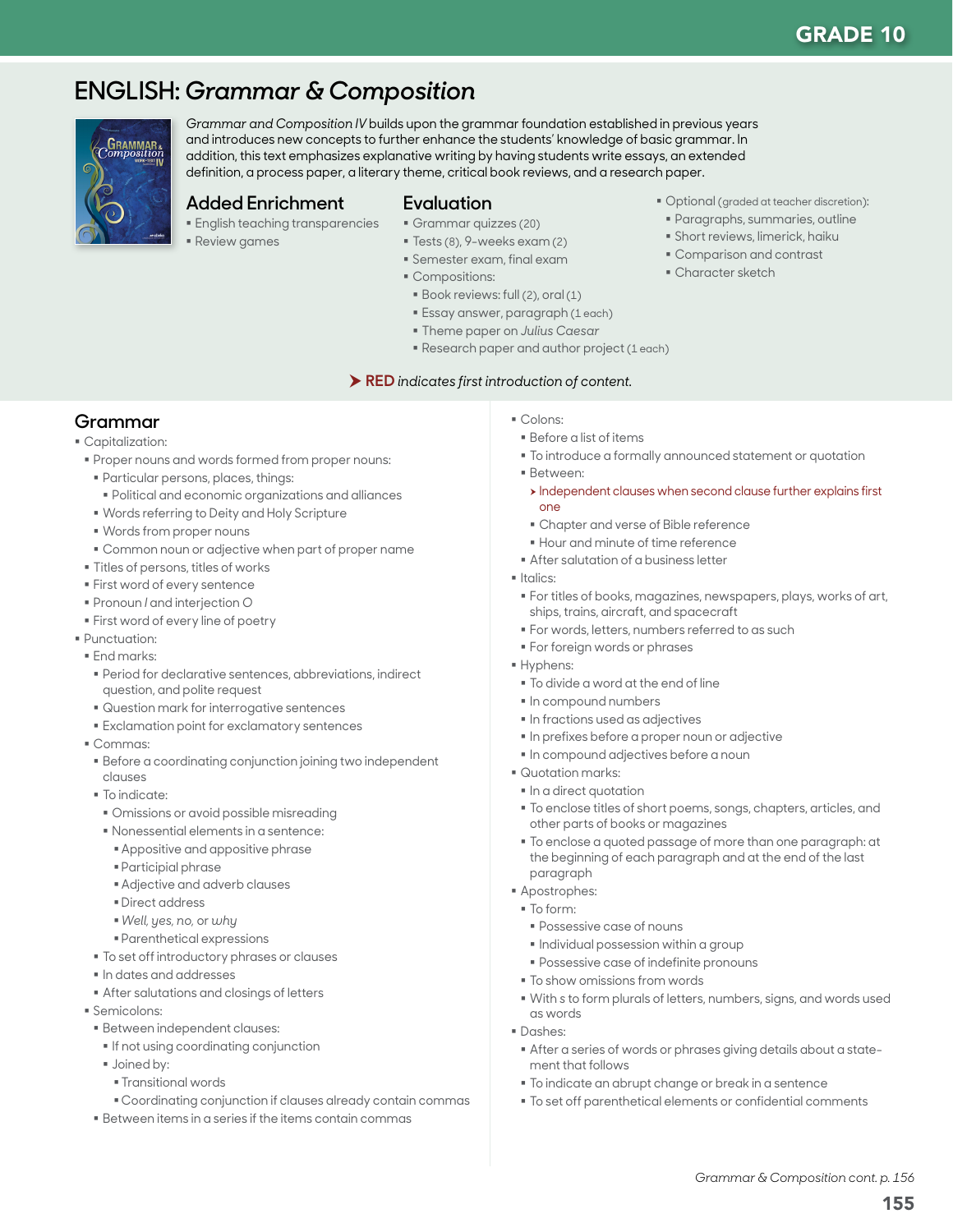# **ENGLISH:** *Grammar & Composition cont.*

#### **Grammar** *cont.*

- **Parentheses:**
- To enclose:
	- Parenthetical elements
	- Brief confirmatory information
- **The sentence:**
- Definition of sentence
- Kinds of sentences classified by purpose: declarative, imperative, interrogative, exclamatory
- Recognizing subjects and verbs: complete subject, simple subject, complete predicate, simple predicate, and verb phrase
- Overcoming problems locating subjects and verbs:
- Finding:
- Subject in an inverted sentence: interrogative sentence, sentence beginning with *there* or *here*
- Subject of an imperative sentence
- Verb phrase that is interrupted by other words
- Diagraming subjects and verbs
- Recognizing and diagraming compound subjects and verbs
- Recognizing complements
- Correcting fragments and run-on sentences:
- **Sentence structure:**
- Defining dependent and independent clauses
- Recognizing and diagraming simple, compound, complex, and compound-complex sentences
- Recognizing noun clauses used as subjects of independent clauses
- Sentence improvement:
- Conciseness, subordination, active voice, parallelism, clear pronoun reference
- Placement of modifiers
- Consistency of subject, tense, or voice
- $\rightarrow$  Clear and effective diction
- Parts of speech:
- Recognizing eight parts of speech
- Verbs:
- Recognizing action (transitive and intransitive), linking, and helping verbs
- Distinguishing verbs from verbals: participles, gerunds, and infinitives
- Using:
- Principal parts of verbs
- Regular verb endings, irregular verbs
- Using correct principal parts
- **Verb tenses:**
- Using progressive and emphatic forms
- When to use the tenses
- h Using logical verb tense sequence between clauses and between verbals and independent clause
- h Avoiding unnecessary shifts in sentences: in subjects, verb tense, voice of verbs
- Active and passive voice
- Mood: indicative, imperative, and subjunctive
- Avoid incorrect verb forms
- Use troublesome verbs correctly and avoid verb usage errors
- Use exact and vivid verbs
- Nouns:
- Recognizing nouns:
- Compound, common, proper, and collective
- Concrete and abstract
- $\rightarrow$  Substantives
- Keeping agreement of subject and verb
- Recognizing and diagraming:
	- Nouns as predicate nominatives, direct objects, indirect objects, objects of prepositions, direct address
- Nouns as appositives
- **> Recognizing and diagraming objective complements**
- $\blacksquare$  Using:
- Parallelism
- Exact and vivid nouns
- Pronouns:
- Antecedents
- Recognizing personal, interrogative, demonstrative, indefinite, compound, relative
- Keeping agreement of verbs and indefinite pronoun subjects
- Making pronouns agree with their antecedents in number and in gender
- Nominative case:
- For subjects, predicate nominatives
- For appositives of subjects, appositives of predicate nominatives, appositives to subjects, and appositives to predicate nominatives
- Objective case:
	- For direct objects, indirect objects, objects of prepositions
- For appositives of direct objects, indirect objects, objects of prepositions
- For appositives to direct objects, indirect objects, objects of prepositions
- Possessive case
- Using correct case for *who, whom, whoever,* and *whomever* and in incomplete clauses beginning with *than* or *as*
- Avoid pronoun usage problems: double subject, possessive case before a gerund
- **Adjectives:** 
	- Recognizing and diagraming adjectives: participles and proper adjectives and infinitives as adjectives
- Distinguishing adjectives from nouns and pronouns
- Recognizing and diagraming predicate adjectives
- Using and diagraming:
	- Prepositional and participial phrases as adjectives
	- **Infinitive phrases as adjectives**
- Adjective clauses
- Placing and punctuating adjective modifiers
- Using adjectives in comparison
- Avoiding double comparison and double negatives
- Using exact and vivid adjectives
- Adverbs:
- Recognizing and diagraming adverbs
- **Infinitives as adverbs**
- Distinguishing adverbs from adjectives
- Using and diagraming:
- Prepositional phrases as adverbs
- **Infinitive phrases as adverbs**
- Adverb clauses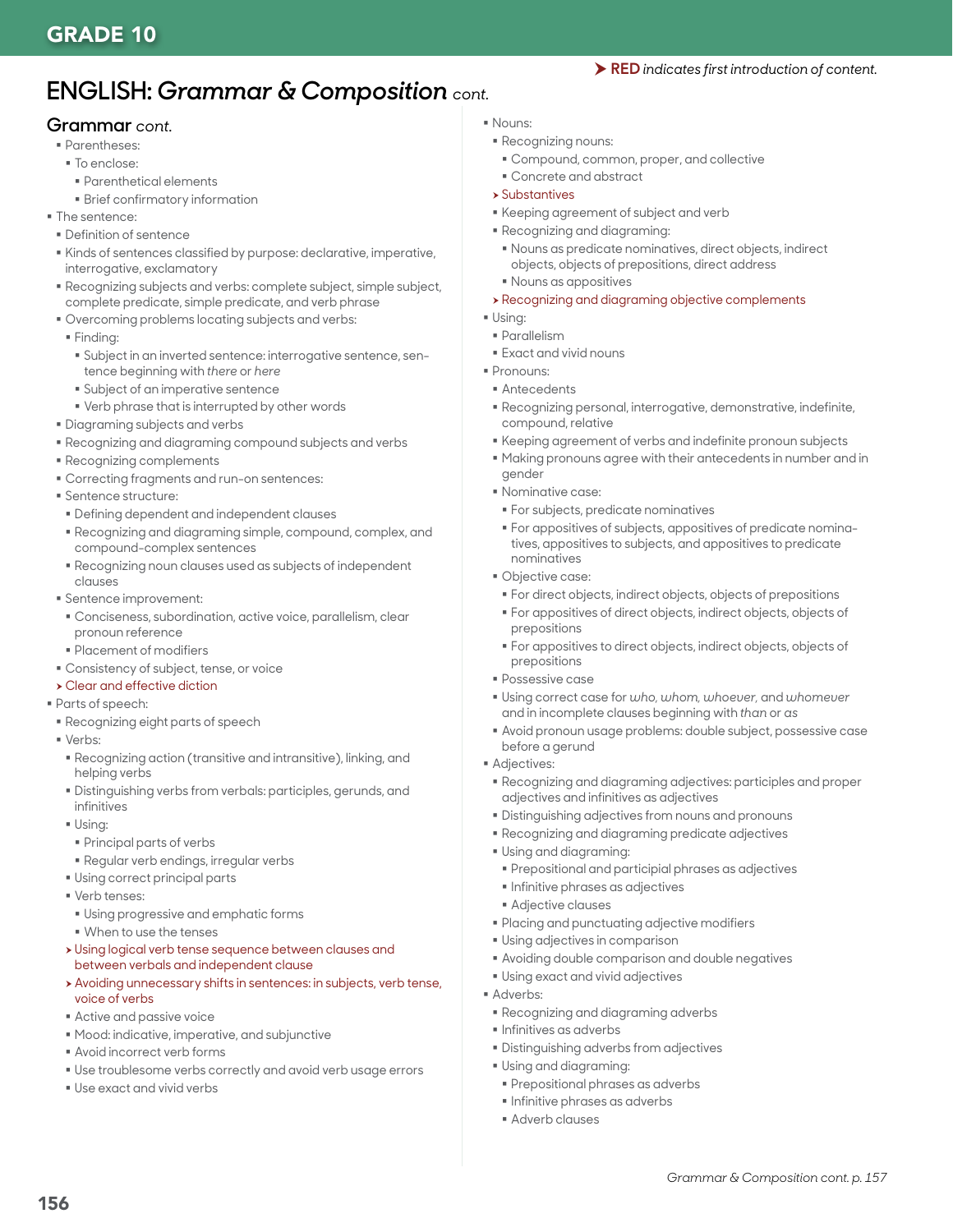# **ENGLISH:** *Grammar & Composition cont.*

#### **Grammar** *cont.*

- Correct placement of adverb modifiers
- Distinguishing dependent clauses:
- Advanced technique to determine dependent clauses as noun, adjective, or adverb
- Using: adverbs in comparison, exact and vivid adverbs
- **Prepositions:**
- Recognizing prepositions, prepositional phrases, and objects of prepositions
- Distinguishing between prepositions and adverbs
- Using prepositions correctly
- **Conjunctions:**
- Recognizing coordinating, correlative, and subordinating conjunctions
- Using parallel structure
- **Interjections:**
- **Definition**
- Punctuation with interjections
- Other parts of speech used as interjections
- Diagraming interjections
- Word study:
- Using the dictionary:
- $\rightarrow$  Kinds of dictionaries
- $\rightarrow$  Selecting a dictionary
- Using the dictionary
- Parts of the dictionary:
- h Variant spellings, pronunciation, parts of speech, inflected forms, cross reference, sample contexts, idiom, etymologies, run-on entries, usage notes
- $\rightarrow$  Capitalization, restrictive labels, scientific names, illustrations, synonyms and antonyms
- **>** Usage and diction:
- **>Levels of usage**
- $\rightarrow$  Using correct diction
- **> Using clear and effective diction**
- **> Glossary of diction**

#### **Composition**

- Manuscript form: abbreviations, numbers, titles
- The library: Dewey Decimal System, Library of Congress Classification System, using the catalog and reference section
- Introducing paragraphs (12):
- **Topic sentence**
- Summarizing sentence
- Paragraph development:
- By examples, incidents, and reasons
- $\rightarrow$  By comparison and contrast and combination of methods
- Paragraph unity
- Paragraph coherence: chronological order, order of importance, transitional expressions, space order, pronoun reference, and repetition
- Outline (3):
- **Topical and sentence outlines**
- Format of outline
- Parallelism in an outline
- **Steps to preparing an outline**
- Critical book reviews:
- Preparing:
- Written book reviews including outline, introduction, body, conclusion
- Oral book reviews: written preparation and oral presentation
- Formal short essay:
- Writing descriptions about persons, places, and things (6):
- Steps: point of view, careful selection of details, arrangement of details, use of exact nouns and verbs
- Formal full-length essay:
- **h** Informative essay
- Personal essay
- Summaries
- The Writing Process: plan, write, rewrite, edit
- Research paper:
- Planning the paper: selecting subject, finding sources, writing bibliography cards, making a preliminary outline, taking notes, writing note cards, avoiding plagiarism
- Writing the paper: introduction, body
- Using parenthetical citations
- Rewriting the paper: check organization, introduction, conclusion, unity, coherence, and citations
- Editing the paper: check each paragraph, sentence, word; capitalization and punctuation
- Preparing works cited page
- Typing the paper
- Documentation for research paper
- **> Author project**
- **Improving writing style: correct a choppy or monotonous style**
- $\blacktriangleright$  Extended definition
- **> Writing about a process**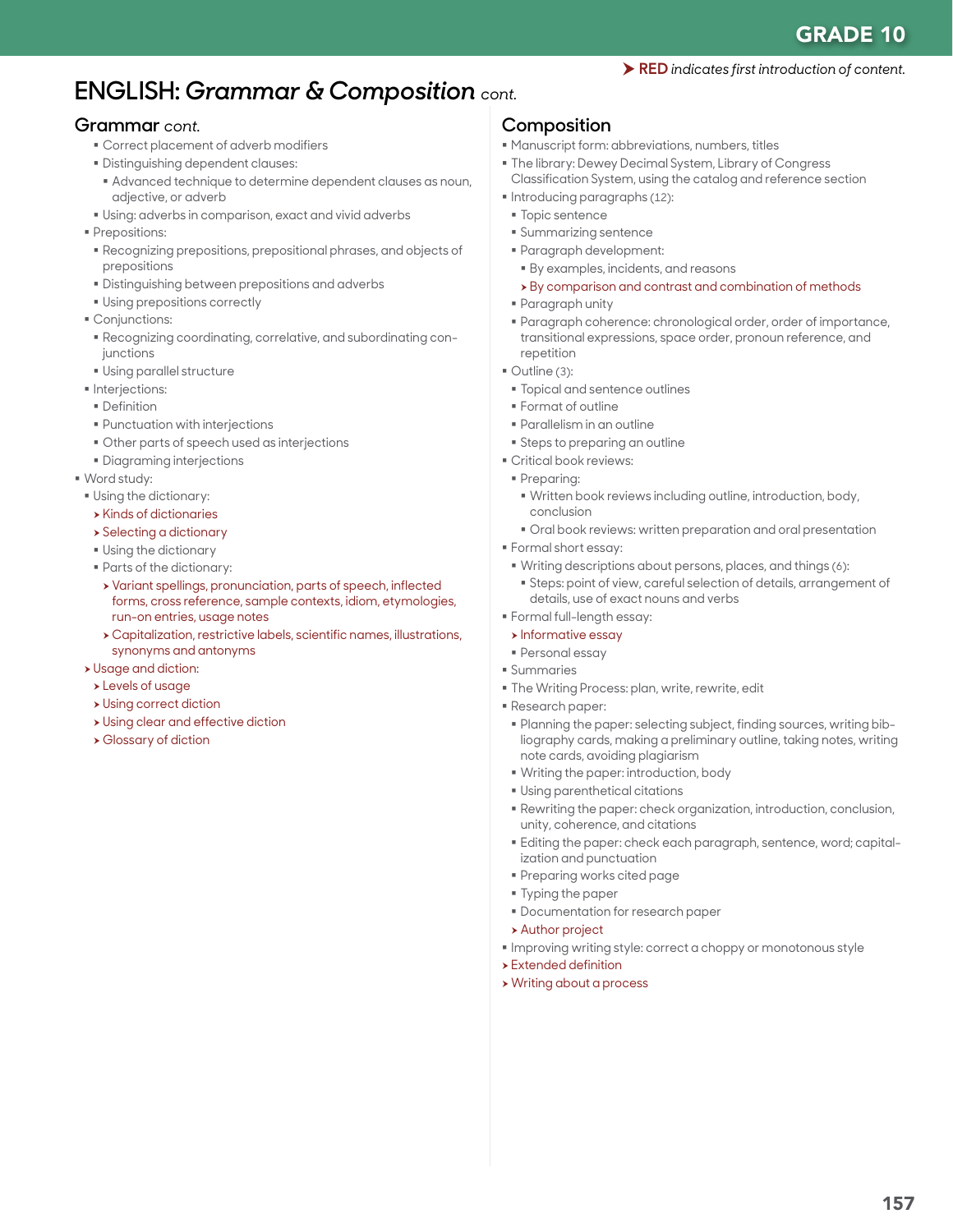# **ENGLISH:** *Vocabulary, Spelling, Poetry*



Mastering the vocabulary and spelling words in *Vocabulary, Spelling, Poetry IV* will greatly help students in their writing, speaking, and reading comprehension. Students memorize ten poems over the course of the year. This memory work not only will help students lay a foundation for future literature studies but also will enrich their personal lives. In addition, students will learn how to solve analogy questions and how to analyze word meanings based on their prefixes, roots, and suffixes.

# **Added Enrichment**

- **Spelling and vocabulary:** 
	- Spelling words (480)
	- Vocabulary words (144)
- Spelling lists (24):
- Organized by spelling rules, suffixes, homonyms, compound words, and commonly misspelled words
- Vocabulary lists (12):
- Organized by word origin, prefixes and suffixes, and vivid and precise verbs
- Each vocabulary word includes:
- **Pronunciation, etymology**
- Part of speech, definition
- Sample sentence
- Synonyms, antonyms
- Related forms of the word
- **Practice exercises (100), including: Pretest over vocabulary words** 
	- and their meanings
- Cumulative review of vocabulary words and definitions
- Vocabulary chart showing:
- Prefixes (48), suffixes (48)
- Greek and Latin roots and meanings (100)
- Guidelines for solving analogy questions
- **Pronunciation key**
- Poetry: footnotes define and explain unfamiliar words

# **Evaluation**

- **Spelling and vocabulary** quizzes:
- Weekly (20)
- Quarterly review (1 each 9 weeks; each counts as 2 quiz grades)
- Poetry quizzes; written (8), oral (2)

#### RED *indicates first introduction of content.*

### **Spelling & Vocabulary Skills Development**

- **Master spelling lists including:**
- **>** Vocabulary words and definitions
- $\rightarrow$  Words that follow the spelling rules
- **>** Sound-alike suffixes
- **> Commonly misspelled words**
- $\rightarrow$  Homonyms
- Use vocabulary words in proper context
- Memorize vocabulary definitions
- Be able to identify commonly misspelled words
- Apply spelling and phonics concepts through daily teacher-directed oral practice and independent written practice
- **Earn to distinguish between homophones**
- Learn practical spelling tips and suggestions by studying Keys to Good Spelling
- h Master 48 prefixes, 100 roots, and 48 suffixes
- > Learn more than 1,000 synonyms, antonyms, and related words for vocabulary words
- h Analyze word meanings based on their prefixes, roots, and suffixes
- **>** Develop ability to solve analogy questions

**Learn spelling rules:** 

- Use *i* before *e,* except after *c,* or when sounded like long *a*
- Double a final consonant before adding a suffix beginning with a vowel
- Change *y* to *i* when adding suffixes
- Drop the silent *e* before adding a suffix beginning with a vowel
- **Example 2** Learn exceptions to spelling rules
- **Example 1** Learn the principle of assimilation
- Creating a compound word doesn't change the spelling of the two parts
- Adding a prefix to a word doesn't change the word's spelling

# **Poetry Skills Development**

- $\rightarrow$  Memorize 10 lyrical poems
- Develop appreciation of poetry
- **Lay foundation for future literature study**
- Perform in front of an audience
- Recite in unison
- Use appropriate expression and volume
- **Increase vocabulary**
- Demonstrate comprehension of emotion and content
- Develop a mental visualization of the poem
- Discuss meaning and purpose of poems
- Use proper observation of punctuation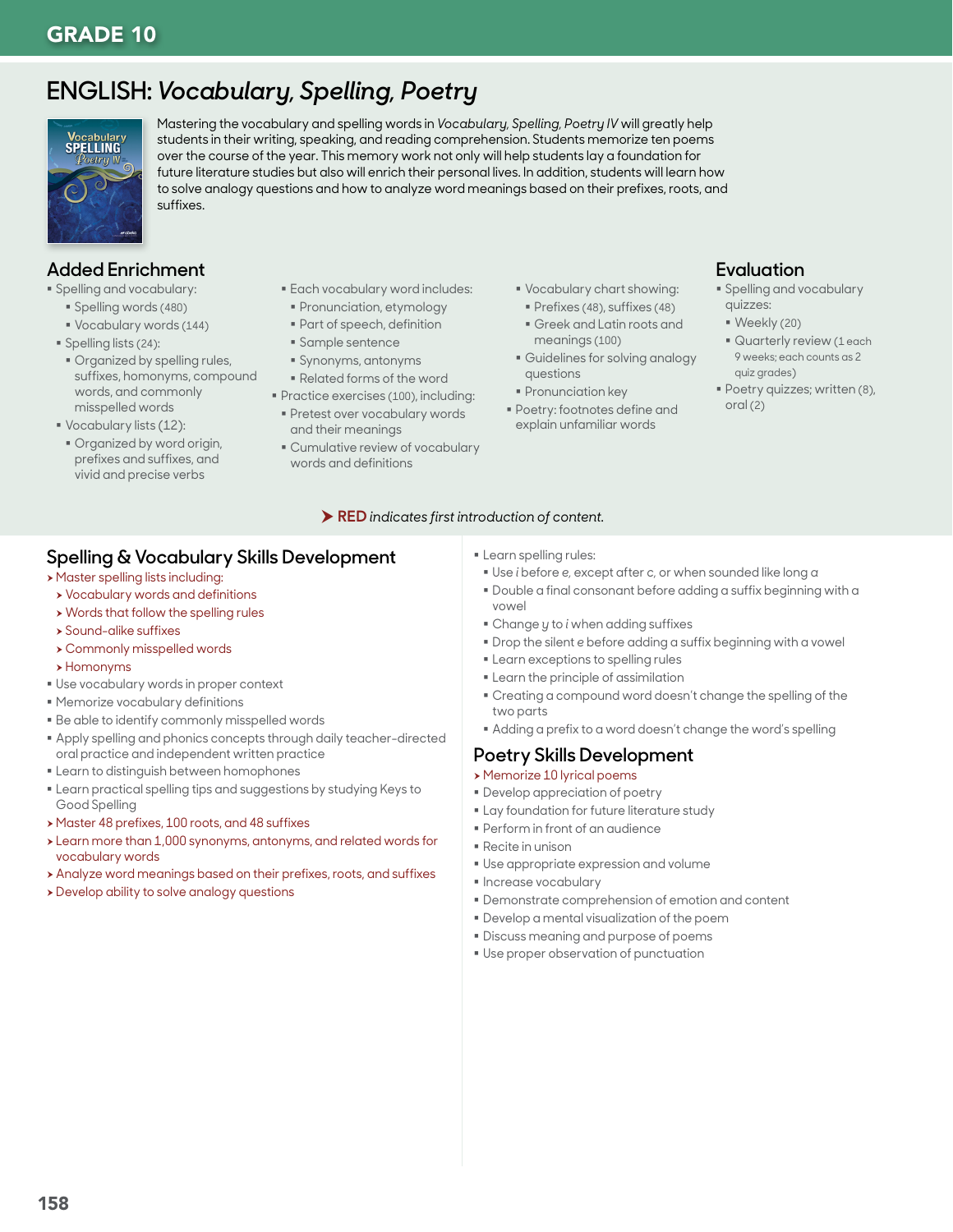# **ENGLISH:** *Literature*



In previous years, students read mostly for enjoyment, but now they will learn about the makeup of literature by studying a variety of literary terms and devices such as imagery and figurative language. While the first part of *World Literature* offers a background to the study of world literature, the second part introduces works chronologically from the time of the ancient East to the Modern Age (twentieth century). Students will read classics which reflect the thinking of each time period, such as *Divine Comedy, Moby Dick, Paradise Lost, Aesop's Fables,* and *Foxe's Book of Martyrs.*

Art appreciation is also an important part of the literature study in English 10. As the author uses words to paint visual images in our minds, the artist uses his brush to paint a story. *World Literature* includes paintings, sculptures, and architecture that reflect the themes of each unit.

### **Literary Value**

- **113 authors, including well-known writers such** as E. E. Cummings, Charles Dickens, John Donne, Homer, Martin Luther, and Isaac Watts
- Prose selections (49), poems (81), plays (2), and essays (10)

### **Added Enrichment**

- Footnotes define and explain unfamiliar words
- Comprehension and discussion questions after selections
- Character-building quotations and verses
- **Introductory paragraphs for interest and** background information
- Review games
- Author biographies
- **Example 1** Literary terms defined and explained throughout and in a handy glossary (121)

### **Evaluation**

- Comprehension quizzes (25)
- Homework reading quizzes (22)
- Tests (8), 9-weeks exam (2)
- Semester exam, final exam

#### RED *indicates first introduction of content.*

### **Reading Skills Development**

- Develop skills in reading speed and comprehension
- **Further develop oral reading skills**
- Be able to identify significant quotations and the selections in which they are featured
- **Increase vocabulary**
- $\rightarrow$  Further develop writing skills
- \* Learn various literary forms: short story, essay, novel, narrative poetry, and descriptive poetry
- $\rightarrow$  Learn meaning and use of literary terms and devices such as theme, plot, imagery, figurative language, point of view, dramatic structure and dénouement.
- $\rightarrow$  Study the development of plot, theme, setting, and character(s) in short stories, essays, and classical works of literature

### **Comprehension, Discussion & Analysis Skills Development**

- Read entire works: *Silas Marner* and *Julius Caesar*
- Study drama and learn about Elizabethan and Greek theaters
- Develop proper discernment according to the truths of Scripture
- Answer factual, interpretive, and inferential comprehension and discussion questions
- Improve ability to use deductive reasoning, understand cause and effect, and draw conclusions
- Build appreciation for good literature and a love of reading
- Develop an understanding of people's motives and feelings while recognizing consequences of particular actions
- > Learn to analyze literature while studying selections
- h Comprehend and appreciate the basic elements of a work of literature
- > Learn to appreciate the rhyme, rhythm, and figurative language of poetry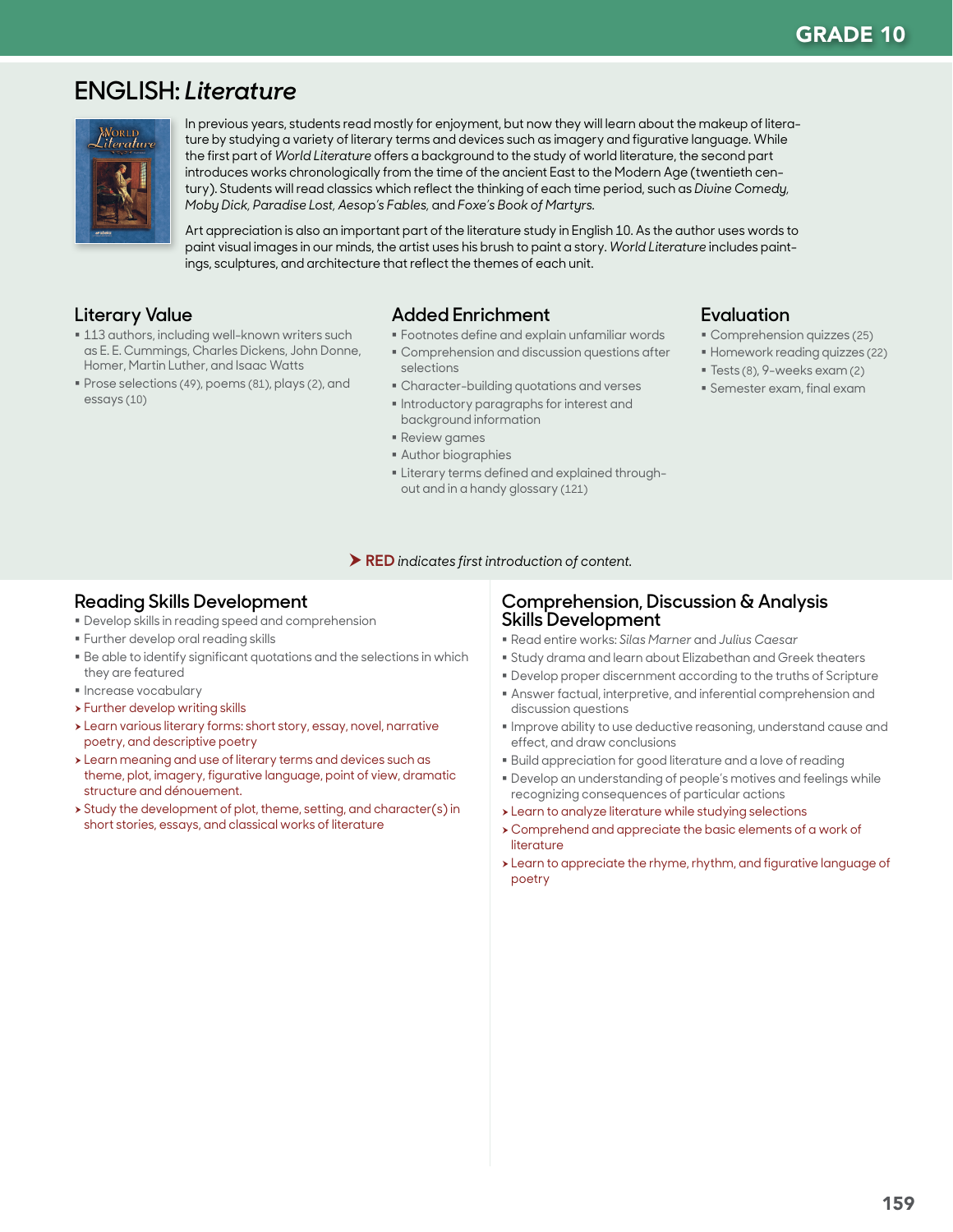# **MATHEMATICS:** *Algebra 2*



*Algebra 2*, building from a foundation of basic algebra, develops confidence in problem-solving strategies through application of in-depth algebraic skills. Students will gain thorough exposure to algebraic techniques applied in many branches of mathematics. Concepts such as matrices, linear programming, and hypothesis testing will pique student interest in mathematical application. An increased understanding of algebraic concepts will result in thorough preparation for further study in mathematics.

*Algebra 2* builds from mathematical ideas to practical problem solving with applications in business, science, sports, medicine, and statistics. Students will learn to analyze results and make informed decisions for everyday life.

For this grade level, see also *Plane Geometry* on p. 178. Also available: *Consumer Mathematics* and *Business Mathematics* on Electives pp. 209-213.

#### **Features:**

- Word problem review
- Flexible pacing options in curriculum Review exercises for every section (83)
- Mid-chapter reviews (12)
- Chapter reviews (12)
- Quarter reviews (2)
- Semester Review
- **Final Review**
- Semester Exam

**Polynomial Equations and Inequalities**

#### RED *indicates first introduction of content.*

### **Basic Algebra**

- **Order of operations**
- Algebraic properties
- Exponent properties
- Negative exponents
- Words as Algebraic Expressions
- Addition and Subtraction of Polynomials
- **Multiplication and Division of Polynomials**
- **Special Cases of Multiplication**
- Factoring Special forms
- Sum and Difference of Odd and Even Powers
- Factoring by Grouping

### **Equations and Inequalities**

- **Equations in one variable**
- Absolute value
- Literal
- Quadratic
- Zero Factor property
- Extracting the root
- Completing the square
- Quadratic formula
- Discriminant
- Rational
- Cross-multiplication
- LCD
- Radical
- **Inequalities**
- **>** Interval Notation
- $\blacksquare$  linear
- Compound
- Absolute Value
- $\rightarrow$  Complex numbers
- $\blacktriangleright$  Imaginary unit **>** Powers of i
- 
- $\rightarrow$  Standard form  $\rightarrow$  Arithmetic
- 
- $\rightarrow$  Quadratic with complex solutions

**>** Solving a polynomial equation  $\rightarrow$  Equations of the quadratic form

**> Rational Zero Theorem** h Factor Theorem **> Remainder Theorem > Synthetic Division** 

- $\blacktriangleright$  Integer exponents
- **>** Rational exponents
- **> Nonlinear absolute value equations**
- **> Polynomial Inequalities**
- $\triangleright$  Critical number
- $\rightarrow$  Rational inequalities

# **Functions and The Cartesian Plane**

- Two-variable linear equation
- Distance formula
- $\rightarrow$  Midpoint formula
- Slope formula
- **Intercepts**
- Graphing with slope and point
- Standard form
- Slope-intercept form
- Point-slope form
- Parallel and Perpendicular lines
- **Direct variation**
- $\triangleright$  Inverse variation
- **Functions** 
	- Vertical line test
- **> Algebraic test**
- **Notation**
- **Evaluation**
- Domain
- $\rightarrow$  Range
- $\rightarrow$  Types of functions
- Quadratic
- Constant
- Absolute value
- **Evaluation:**
- Quizzes (50)
- $\blacksquare$  Tests (8)
- Quarter Exams (2)
- - Final Exam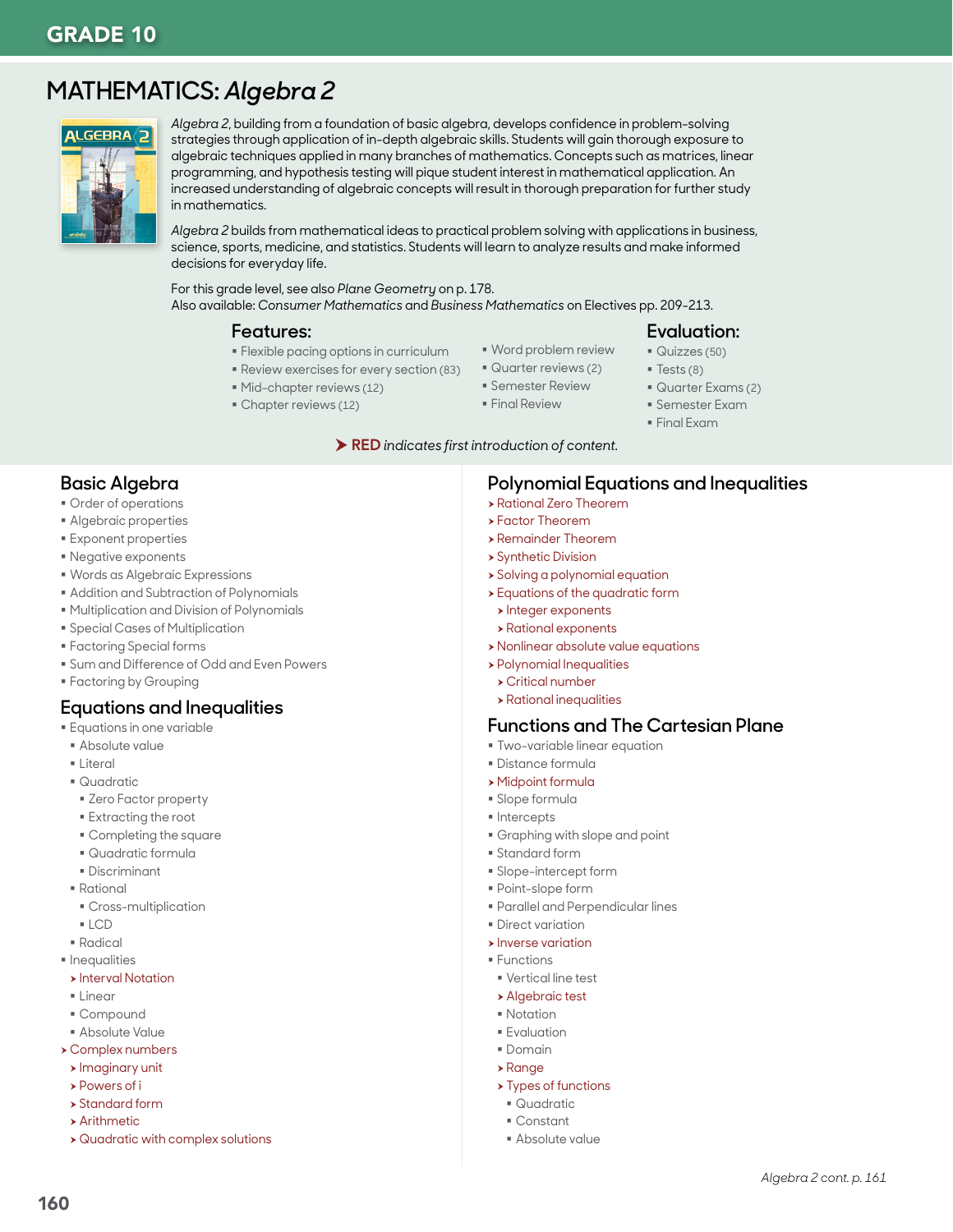161

*Algebra 2 cont. p. 162*

# **MATHEMATICS:** *Algebra 2 cont.*

# **Functions and The Cartesian Plane** *cont.*

- **Types of functions cont.**
- Radical
- Rational
- <sup>h</sup> Combin*ation of Functions*
- h *Composition of Functions*
- <sup>h</sup> *Translatio*nal Graphing
- **> Parent function**
- $\rightarrow$  Standard graphing form
- Rigid and Nonrigid Transformations
- Parabola Vertex Formula

### **System of Equations and Inequalities**

- $\blacksquare$  Intersecting, parallel, and coincident lines
- Substitution method, Elimination method
- $\rightarrow$  Parameter
- $\rightarrow$  Three-variable linear systems
- **>** Elementary row-operations
- Two-variable inequalities
- **>** System of two-variable inequalities
- $\blacktriangleright$  Intersection
- h Unbounded, bounded
- $\rightarrow$  Boundary line
- > Linear programming
- **> Objective function**
- $\triangleright$  Constraints
- $\blacktriangleright$  Feasible solution

#### **Matrices**

- $\triangleright$  Definition
- **>** Parts and types of matrices
- $\rightarrow$  Arithmetic with matrices
- **> Matrix multiplication**
- $\blacktriangleright$  Identity matrix
- h Inverse matrix
- **>** Elementary row operations
- $\rightarrow$  Gaussian elimination
	- $\rightarrow$  Augmented matrix
- **> Triangular form**
- $\rightarrow$  Gauss-Jordan elimination
- h Diagonal form
- $\rightarrow$  Determinants
- h Diagonal
- $\blacktriangleright$  Antidiagonal
- $\triangleright$  Cramer's rule
- $\rightarrow$  Matrix inversion
- **>** Solving by matrix inversion
- $\rightarrow$  Adjugate matrix

# **Exponential and Logarithmic Functions**

- $\rightarrow$  Finding inverse of a function
- h One-to-one function
- **>** Horizontal line test
- **> Evaluating exponential functions**
- $\rightarrow$  Translational graphing of exponential functions
- $\rightarrow$  Logarithmic functions
- **> Common logarithmic function**
- **> Natural logarithmic function**
- h Converting between exponential and logarithmic form
- $\rightarrow$  Properties of logarithms
- $\rightarrow$  Expanding logarithmic expressions
- $\rightarrow$  Condensing logarithmic expressions
- h Change of base formula
- $\rightarrow$  Solving exponential and logarithmic equations
	- h Inverse properties, exponentiation, taking logarithm of both sides

RED *indicates first introduction of content.*

- $\rightarrow$  Application of logarithms
- > Bacteria growth, Interest formula, Newton's law of cooling, Sound level

### **Trigonometry**

- Angle properties
- Classification of angles
- Sum of angles
- Right triangle properties
- $\rightarrow$  Right triangle setup
- Similar polygons
- **Trigonometric functions**
- $\rightarrow$  Trigonometric reciprocal functions
- $\rightarrow$  Using calculator
- $\blacktriangleright$  Inverse
- $\rightarrow$  Reciprocal
- $\rightarrow$  Radian
- $\rightarrow$  Special triangle
	- $\rightarrow$  30°-60°-90° triangle
	- $\blacktriangleright$  45°-45°-90° triangle
- **Angles on the Cartesian plane**
- $\rightarrow$  Reference angle
- $\rightarrow$  Reference triangle
- $\rightarrow$  Coterminal angles
- $\rightarrow$  ASTC
- **> Trigonometric Equations**
- $\triangleright$  Unit Circle

### **Sequences, Series, and Counting**

Mutually and non-mutually exclusive events

 $\blacksquare$  Independent and dependent events

- Arithmetic Sequences
- h Series
	- $\rightarrow$  Summation notation
	- h Series formulas: constant, consecutive integers, consecutive squares
- **> Mathematical induction**
- Geometric Sequences
- **> Converging, Diverging**
- **> Finite Geometric Series**
- **> Infinite Geometric Series**

**Probability of multiple events** 

**Frequency distribution**  Relative frequency distribution  $\rightarrow$  Probability density function  $\rightarrow$  Uniform probability distribution **> Geometric probability** 

 Counting **Permutation** 

 $\rightarrow$  Combination  $\rightarrow$  Binomial Theorem **Probability Relative frequency**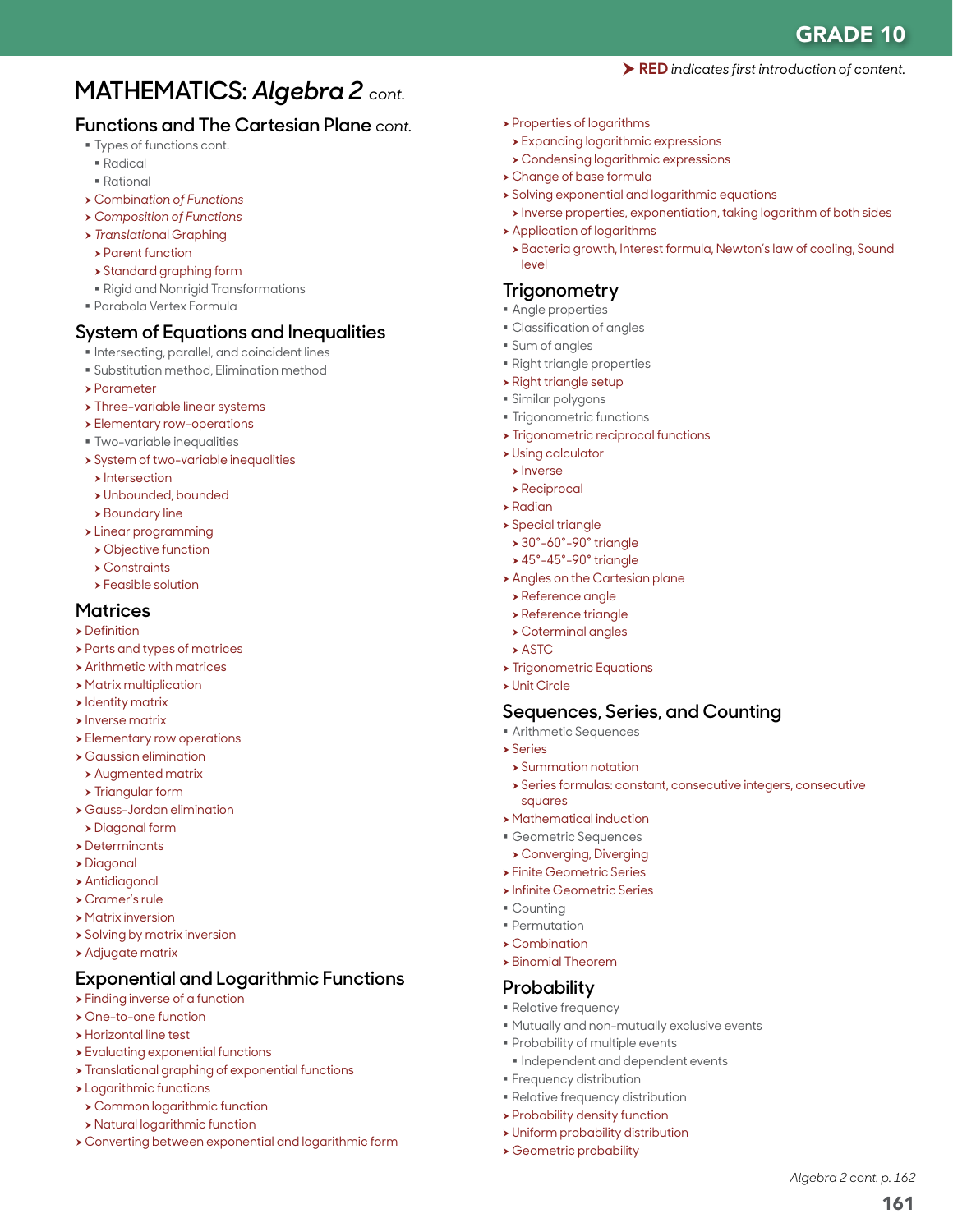# **MATHEMATICS:** *Algebra 2 cont.*

# **Statistics**

- Descriptive and inferential statistics
- Measures of center
- Mean, median, mode
- Measure of dispersion
- Range
- $\rightarrow$  Mean deviation
- $\rightarrow$  Standard deviation
- $\rightarrow$  Variance
- $\rightarrow$  Normal distribution
- $\rightarrow$  Standard normal distribution
- h Calculating z-score
- $\rightarrow$  Sampling Distribution
- h Central Limit Theorem
- **> Hypothesis Testing**

# **HISTORY & GEOGRAPHY:** *World History*



*World History and Cultures* is written and taught from the Christian perspective. Basic to this perspective is the conviction that God is the Creator of the universe and the Controller of history. Because the focal point of history is the birth of Christ, *World History and Cultures* takes the view that all history is either pointing toward the birth of Christ or looking back to it. Students study how God used events before the birth of Christ to prepare the world for His coming. Then, after His birth, they trace the impact of Christianity on the events of world history.

The Christian perspective of *World History and Cultures* helps students see the sovereign hand of God in history, as well as the consequences of man's choices. The Providence of God has guided history for His glory. Yet each person is free to choose whether to obey God and be used by Him, or to disobey and suffer the consequences. Thus world history also illustrates the truth of Proverbs 14:34: "*Righteousness exalteth a nation: but sin is a reproach to any people.*"

# **Added Enrichment**

- Special feature boxes (56):
- Provide a framework for understanding the concepts in history
- Explore language and writing through the ages
- Give insight to the people and events of history
- Maps correlating to text (84)

### **Evaluation**

- Reading quizzes (30)
- **Review quizzes (40)**
- Geography map projects (8; each counts as quiz grade)
- Current events (32; each counts as quiz grade)
- Tests (8), 9-weeks exam (2)
- Semester exam, final exam

#### RED *indicates first introduction of content.*

### **Foundations for Studying History**

- **Creation versus evolution**
- Capital punishment
- Beginning of languages, nations, and races: Nimrod and Babel

# **Asia and Africa: The Beginning of Civilization**

- Cradle of Civilization: Fertile Crescent and Mesopotamia (c. 2300–1800 B.C.):
- Sumer:
- Cuneiform, culture, civilization, education, architecture, trade, society, religion
- > Mathematics, government
- h Settlements: Eridu, Uruk, Ur
- **> Golden Age of Ur, Epic of Gilgamesh**
- Middle East (c. 1800 B.C.–A.D. 700s):
- Old Babylonian Empire:
- Hammurabi and the law
- » Place-value notation, Babylonian Genesis
- Hittite Empire
- Assyrian Empire: Tiglath-pileser I, Nineveh
- New Babylonian Empire: Nebuchadnezzar and Daniel
- Persian Empire: Cyrus the Great, Darius I, and Xerxes I
- **Israel: Patriarchs, Exodus, Moses, Decalogue, theocracy, David,** and Divided Kingdom
- **> Hebrew and Arabic language**
- Rise of Islam: Byzantine Empire, Constantinople, and Mohammed
- Missionary efforts:
- **h** Ion-Keith Falconer and Samuel Zwemer
- Other Asian cultures (c. 2000 B.C.–A.D. 1800s):
- $\blacksquare$  India: Indus River, Hinduism, caste system, and Buddhism
- Ancient Chinese dynasties
- $\triangleright$  Chinese language
- Japan: Shinto religion
- Egypt—Gift of the Nile (c. 2300 B.C.–A.D. 1700s):
- History and language: Herodotus and the Rosetta Stone
- <sup>h</sup> Religion: *Book of the Dead*
- $\rightarrow$  Thebes
- Old, Middle, and New Kingdom
- Other African cultures (c. 2300 B.C.–A.D. 1700s):
- **> Land of Phut and Cush**
- Ethiopia:
- Kingdom of Aksum and Ethiopian Orthodox Church: h Piankhi, Ebed-melech
- Early Christianity in North Africa: Simon of Cyrene, Tertullian, Clement of Alexandria, Athanasius, and Augustine
- Other empires and kingdoms:
- Ghana, Mali, Songhai, and Kongo:
- **> Mansa Musa and King Ewuare**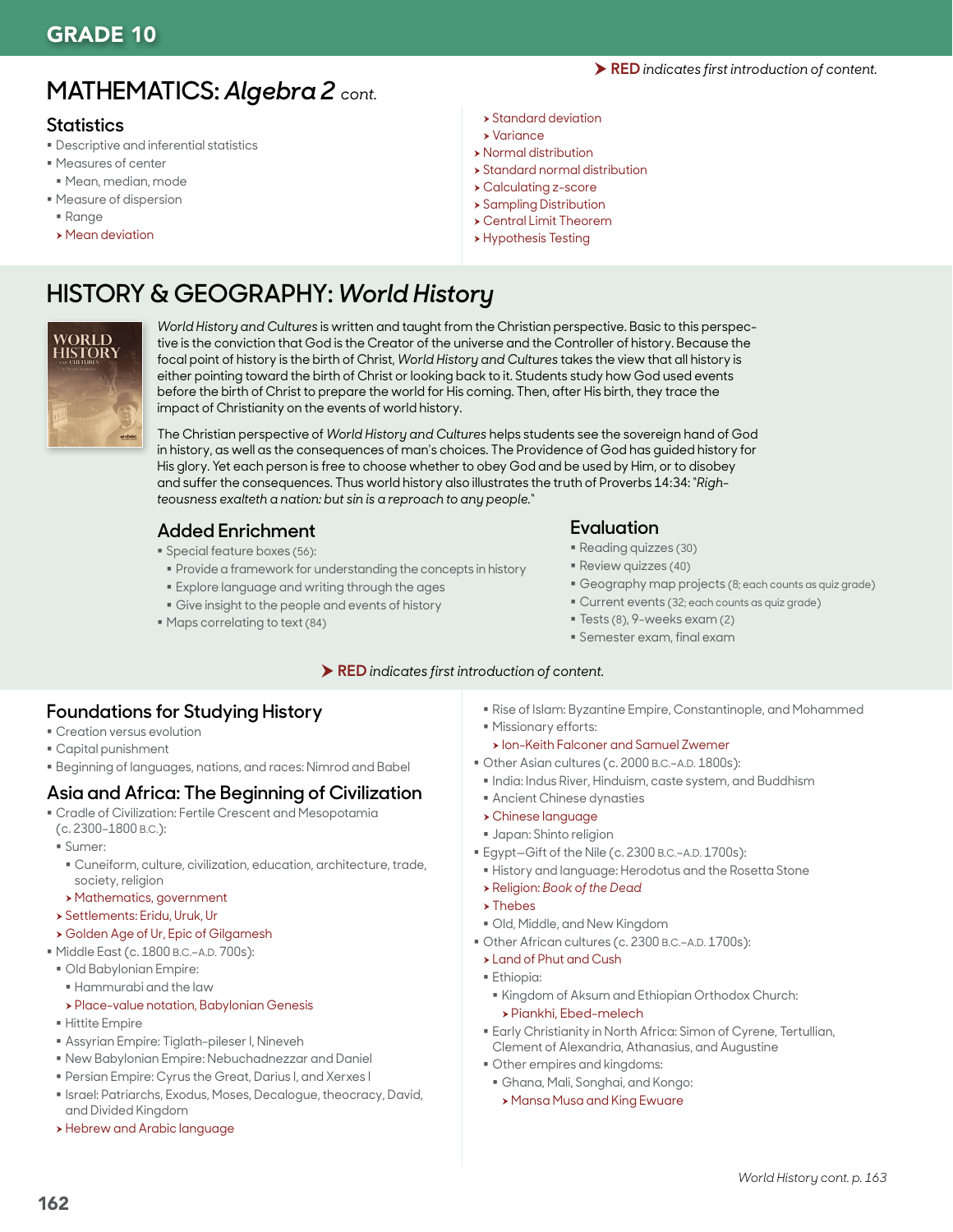# **HISTORY & GEOGRAPHY:** *World History cont.*

# **Europe: Beginnings of Western Civilization**

- Greece (c. 2000-30 B.C.):
- Minoans and Mycenaeans
- Civilization: Homer, Greek gods, city-states, Olympics
- Greco-Persian Wars:
- **> Ionian Revolt, Battle of Plataea**
- Types of government
- h Draco's Code
- h Court of Areopagus
- **> Peisistratus and Cleisthenes**
- Sparta and Athens: Peloponnesian War
- Macedonia:
- Alexander the Great
- $\rightarrow$  Battle of Ipsus
- Classical Greece:
- Writing and philosophy
- h Hellenic Age, education and architecture, art and science
- **Hellenistic Age:**
- $\rightarrow$  Stoics and Epicureans
- > Language of the New Testament: Koine Greek
- Rome (c. 753 B.C.–A.D. 476):
- Early people:
- Latins, Etruscans, Magna Graecia, Carthage, and Gauls
- $\blacktriangleright$  Italis
- **>** Society: family, religion, education, and government
- Punic Wars:
- Hannibal and Scipio
- **> Battle of Cannae**
- h Civil Wars: reforms of Gracchi
- Pax Romana
- **Emperors:**
- Claudian, Flavian, "Five Good Emperors," "Barracks Emperors," Diocletian
- h Hadrian's wall
- Christian emperor: Constantine I
- Fall of Rome:
- $\rightarrow$  Romulus Augustulus
- \* Legacy of Rome: language, literature, law
- **Early church history (A.D. 30-476):**
- **Apostolic church: the New and Old Testaments**
- **> Persecuted and imperial church**
- Byzantine Empire (c. A.D. 324-1453):
- Age of Justinian: Hagia Sophia, Justinian Code, and Theodora
- h Fall of Byzantium
- h Byzantine contributions: Eastern Orthodox, Greek liturgy, Byzantine text

### **The Middle Ages: From the Ancient to the Modern**

- Dark Ages (c. A.D. 500–1500):
- Church of Rome:
	- Petrine Theory, Pope Leo I, Gregory I
	- **> Patrick of Ireland**
- Doctrine of Romanism
- Other teachings: John Wycliffe, Vulgate, Peter Waldo, Council of Toulouse
- Charlemagne's empire:
- **> Division: Lothar, Charles, Louis**
- Lorraine
- Saxons
- $\rightarrow$  Salians, Hohenstaufens
- **> Investiture Controversy**
- h Decline of the papacy: Babylonian Captivity of the papacy and the Great Schism

RED *indicates first introduction of content.*

- Medieval culture (c. A.D. 500-1500):
- Feudal society and chivalry
- Crusades:
- Check and balance results
- h Bernard of Clairvaux, Frederick Barbarossa, Philip Augustus
- **> Pre-Reformation Europe**
- Universities and scholasticism:
- Thomas Aquinas and William of Ockham
- $\triangleright$  Trivium and quadrivium, scholasticism
- **Forerunners of the Reformation:**
- John Wycliffe, Roger Bacon, and John Huss
- **> Gerhard Groote and Savonarola**
- Italian Renaissance:
- Humanism
- **> Petrarch, Boccaccio, Giotto**
- Johann Gutenberg: Gutenberg Bible
- Rise of modern nations (c. 850-1300):
- Ancient Britain: Stonehenge, Celts, Angles, Saxons, Jutes, and *Beowulf*
- Alfred the Great
- Norman Conquest:
- **Charter of Liberties and Exchequer**
- Plantagenet kings:
- h Eleanor of Aquitaine, House of Lords, and House of Commons
- Hundred Years' War, Wars of the Roses
- Feudal France:
	- Hugh Capet and Estates-General
	- **House of Valois**
- Spain:
- Moorish culture, the Reconquista, Spanish Inquisition
- $\rightarrow$  El Cid, Antonio de Nebrija
- Portugal:
	- **Prince Henry**

**Martin Luther:** 

Switzerland:

h Katharina von Bora

h Guillaume Farel

**Augsburg Confession**  Counter-Reformation: **The Inquisition, Loyola** > The Index, Council of Trent

- **Alfonso Henriques**
- $\rightarrow$  Age of Exploration
- Native civilizations: Arawaks, Mayas, Incas, and Aztecs
- France: Northwest Passage

### **The Reformation Era: The Modern Age Begins**

163

*World History cont. p. 164*

Protestant Reformation (c. 1517–1600):

Post-Reformation Europe (c. 1517–1650):

Renaissance in Germany, England, and France:

Charles V, Edict of Worms, popular education

**> Johann Reuchlin, Philipp Melanchthon, John Colet,** Thomas Moore

Ulrich Zwingli, John Calvin, Conrad Grebel, Anabaptists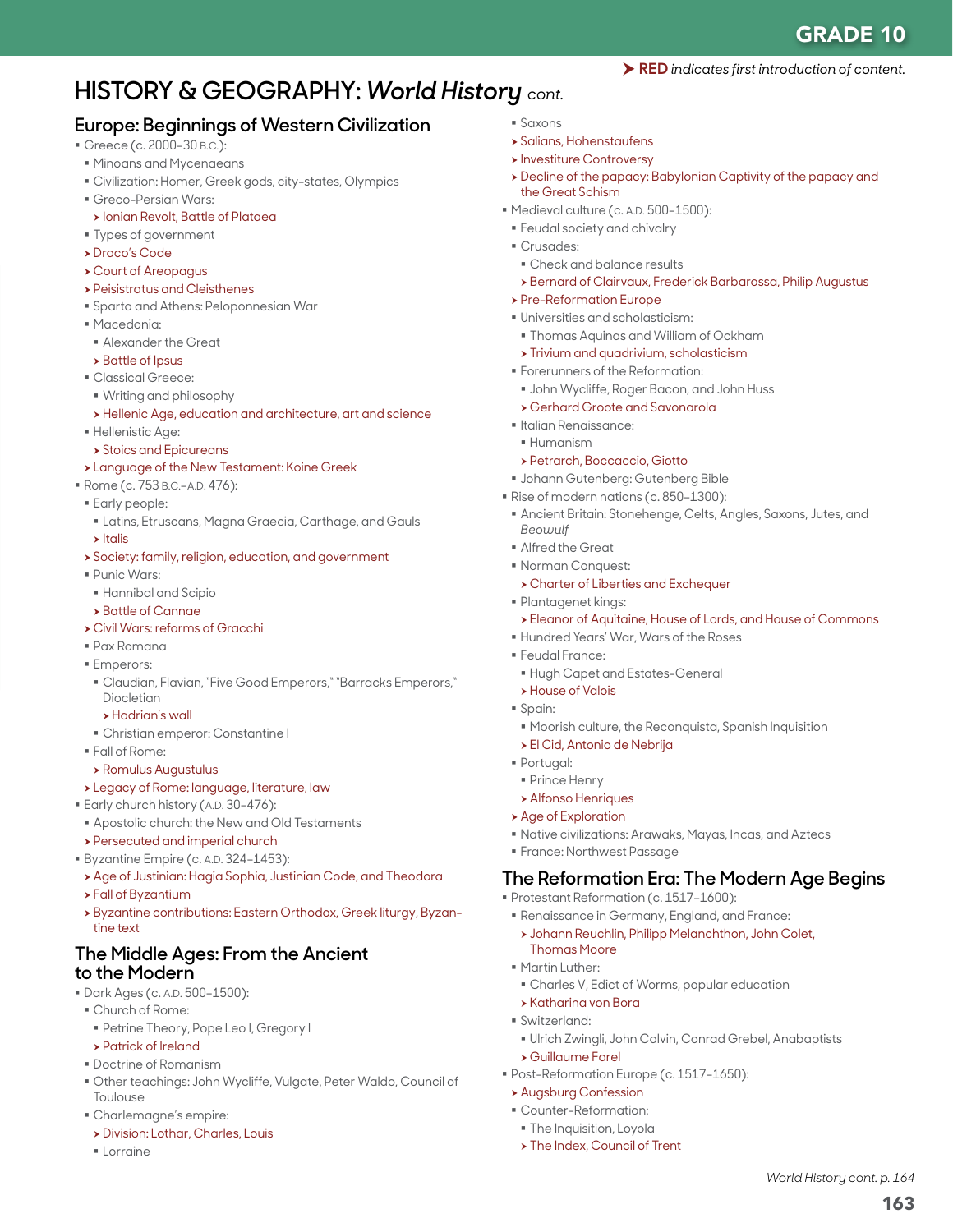# **HISTORY & GEOGRAPHY:** *World History cont.*

#### **The Reformation Era: The Modern Age Begins**  *cont.*

- Reformation in the Netherlands: Council of Blood and William the Silent
- English Reformation:
- Tudor rulers, Spanish Armada
- **Act of Supremacy, Lady Jane Grey**
- Scottish Reformation: Mary Stuart vs. John Knox
- Reformation in France: Huguenots and St. Bartholomew's Day
- Massacre
- Thirty Years' War:
	- Peace of Westphalia
- **> Count of Tilly, Albrecht Wallenstein**
- h Battle of Lützen, results of Thirty Years' War Post-Reformation science and culture (c. 1517–1800):
- Founders and progress of modern science
- Classics: music and art

### **The Age of Ideas: Revolution, Revival, and Reform**

- **France-road to revolution (c. 1640-1815):**
- Age of Absolutism: War of the Spanish Succession
- Enlightenment:
- **Diderot**
- h Reasons for the revolution: religious, economic, and social turmoil
- **French Revolution**
- Reign of Terror:
- Atheism, deism
- $\triangleright$  Directory
- Tyranny of Napoleon: Continental System, Battles of Leipzig and Waterloo
- **England and America: quest for freedom (c. 1600-1800):**
- James I: Puritans, Separatists, KJV, Jamestown, and Plymouth
- h National Covenant, Long Parliament, Grand Remonstrance
- **English Civil War:**
- Oliver Cromwell
- h Rump Parliament, Battle of Marston Moor, Battle of Naseby, Treaty of Dover
- Glorious Revolution
- Pietism in Germany:
- Philipp Spener
- h Count von Zinzendorf
- Great Awakening in America: Jonathan Edwards and George **Whitefield**
- **> Age of Reason: John Locke and David Hume**
- Wesleyan Revival: John and Charles Wesley
- Rise of modern missions:
- William Carey and Adoniram Judson
- **> John Howard**
- French and Indian War
- American War for Independence
- Age of Industry (c. 1760–1900):
- Protestant work ethic
- Agricultural advancements: better use of land and tools
- Industrial Revolution: Enclosure Movement and domestic and factory system
- Transportation and communications:
- h Guglielmo Marconi

164

h Science: Dalton, Faraday, Kelvin, Maxwell, Curie, Jenner

- United States' rise to power: capitalism and the Spanish-American War
- Blessings of capitalism: John D. Rockefeller, Andrew Carnegie, J. P. Morgan, philanthropy, and Adam Smith
- Victorian Era: England's Age of Progress (1837–1901):
- Great English statesmen: William Pitt the Younger and Sir Robert Peel
- Victorian England: William Gladstone and Benjamin Disraeli
- China and Japan missions:
- **> Treaty of Amity and Commerce, Neesima**
- Christianity and charity
- $\rightarrow$  British imperialism:
- Crimean War and British North America Act
- $\blacksquare$  India: Sepoy Rebellion, William Carey and Amy Carmichael
- Africa:
	- David Livingstone, Robert Moffat, and Samuel Adjai Crowther
- $\blacktriangleright$  Khama South Africa:
- 
- Afrikaners and Boer War h Cecil Rhodes, Paul Kruger, Louis Botha
- h Beginning of Britain's decline: Charles Darwin, Thomas Henry Huxley, Christian Socialists, Fabian Society, utilitarians, and modernism
- Unbelief and revolution in 19th-century Europe (c. 1800–1900):
- h German philosophy and liberal Christianity: romanticism, idealism, relativism, dialectic thinking, "Higher Criticism," modernists, and Darwinism
- Age of Metternich
- Revolutions of the 1830s: France, Belgium, and Central Europe
- Revolutions of 1848: Louis Napoleon, Austria, and German states
- Franco-Prussian War:
- Otto von Bismarck and Wilhelm II
- $\triangleright$  Third French Republic
- $\rightarrow$  Rise of modern socialism

#### **Twentieth Century: A World at War**

- World War I (1914–1918):
- Road to war: spiritual decay
- Fronts:
	- Eastern, western, Balkans, and Italian
- h Pétain, von Ludendorff
- Bolshevik Revolution
- American involvement:
- *Lusitania* and the Zimmermann Note
- $\rightarrow$  Weimar Republic
- **> Providence of God in History**
- Aftermath of war: Wilson's Fourteen Points, Treaty of Versailles, and League of Nations
- Rise of Communism (1848-1939):
- Roots of Communism: Karl Marx, dialectical materialism, bourgeoisie, proletariat, Frederich Engels, *Communist Manifesto, Das Kapital*
- Early Russian history of the czars
- Bolshevik Revolution: Vladimir Lenin, Leon Trotsky, Red Guards, Cheka

*World History cont. p. 165*

- **Lenin's Russia:** 
	- Third International, new economic policy, USSR
- $\rightarrow$  Central Committee
- Stalin's Russia: Five-Year Plan, collectivization, genocide
- h *Why Communism Kills*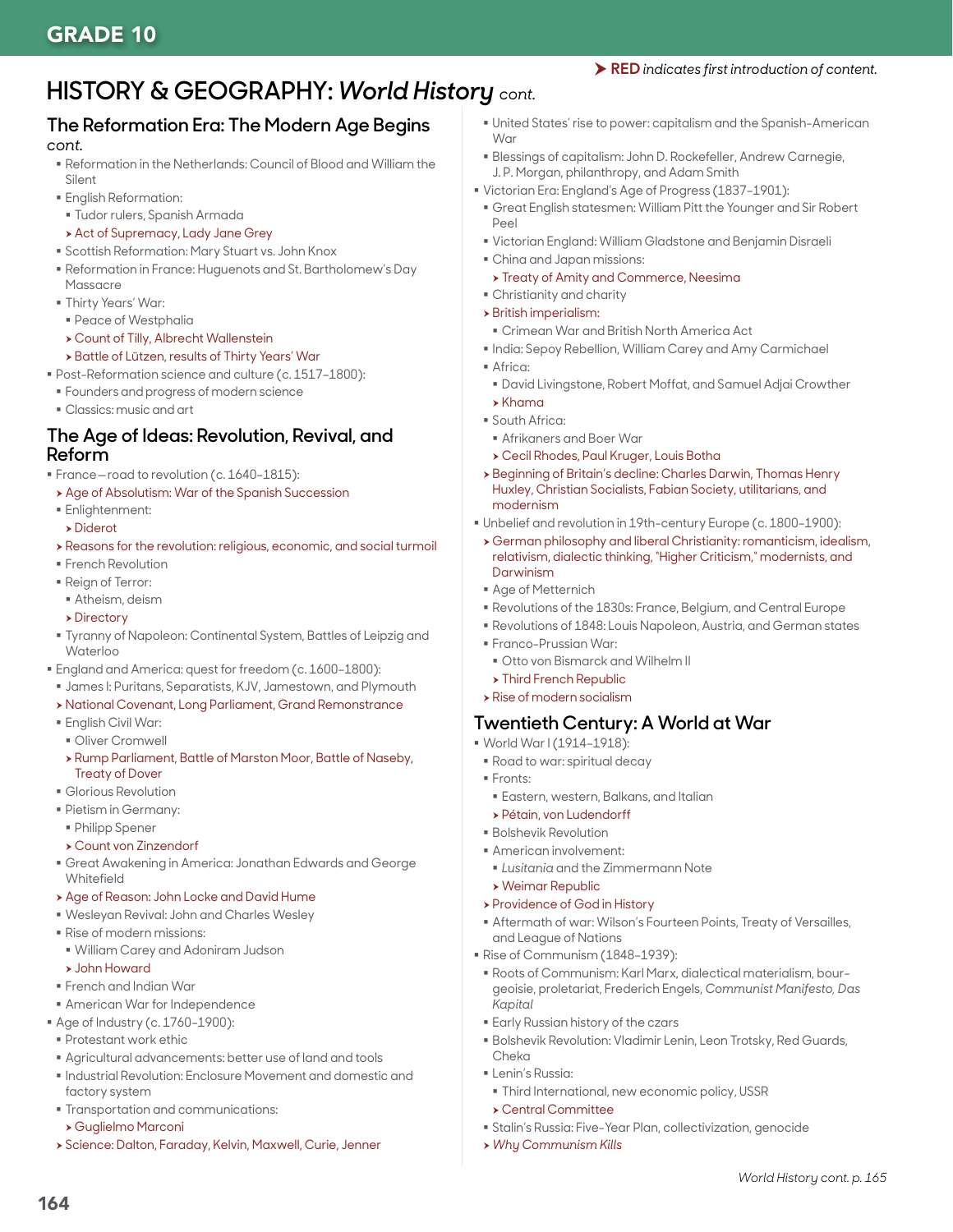# **HISTORY & GEOGRAPHY:** *World History cont.*

### **Twentieth Century: A World at War** *cont.*

- > Twentieth-century liberalism (c. 1900-1940):
- **>** Defining liberalism and conservatism
- h Liberal pseudo-sciences and philosophies
- $\rightarrow$  Liberalism in education versus traditional education
- h Religious liberalism: modernism, social gospel, and
- ecumenism
- $\rightarrow$  Christian witness
- $\triangleright$  Liberalism and conservatism in the arts
- Prosperity of the Twenties: Paris Peace Pact
- Great Depression: easy credit, risky investment, and government involvement
- World War II (1939–1945):
- **Indeplogies and dictatorships**
- Aggressors on the march:
- **> Munich Pact, Siegfried and Maginot Lines**
- European Theater:
- Battle of Britain, Winston Churchill, and Erwin Rommel
- **Exercise Invasion of Scandinavia**
- **Invasion of Russia**
- American involvement:
- Neutrality Act, Lend-Lease Act, Pearl Harbor, and D-Day
- **> Panay Incident**
- European Theater: Operation Torch, Italian Campaign
- Key battles in the Pacific Theater:
- Bataan Death March, Doolittle's raid, Midway, Coral Sea, Guam, Saipan, Iwo Jima, Okinawa, and kamikazes
- h Battle of the Java Sea, Guadalcanal, the Aleutians, the Gilberts, the Marianas
- Manhattan Project:
- h Fermi, Teller, Oppenheimer
- Holocaust
- $\rightarrow$  Aftermath: wartime conferences
- Cold War Era (c. 1945–1989):
- h Forming, framework, and failure of the UN
- Communist subversion: Rosenbergs, Klaus Fuchs, and Joseph P. McCarthy
- Response of the West:
- Truman Doctrine, containment, Marshall Plan, and NATO
- **> Warsaw Pact**
- Fall of Nationalist China: Chiang Kai-shek, George C. Marshall, and Taiwan
- Communist China:
- Mao Tse-tung, cultural revolution, Red Guards h Five-Year Plan
- Korean War
- MacArthur vs. containment
- $\blacktriangleright$  Inchon
- $\blacksquare$  International changes:
- Communist Cuba
- **> South America: Isabel Perón and Salvador Allende**
- $\Delta$ cia:
- h Conflicts in Israel, Lebanon, Iran, and Iraq
- Conflict in India
- $A$ frica
- Vietnam War:
- h Ngo Dinh Diem
- **> Nuclear freeze movement**
- Space Age
- Rise of conservatism in the West
- Margaret Thatcher, Ronald Reagan, Falkland Islands, Reagan Doctrine, SDI:
- h KAL 007, Chernobyl
- Changes in Eastern Europe: perestroika, glasnost, Berlin Wall falls, Poland, Hungary
- Tiananmen Square Massacre
- Rise of globalism (c. 1990s-present):
- Persian Gulf War
- Rise of Islamic terrorism: 9/11 attacks and Bush Doctrine
- $\rightarrow$  Pakistan and Kashmir
- Changes in Western Europe:
- Gordon Brown, Jacques Chirac, Angela Merkel
- **> Maastricht Treaty**
- Eastern Europe: Bosnia, Slobodan Milosevic, Kosovo, Dayton Peace Accords
- Russia after the Cold War:
- Boris Yeltsin, Dmitri Medvedev
- $\triangleright$  Chechnva
- h North Korea: Kim Jong Un
- New leaders in African nations
- Cuba and Raul Castro
- **> South America: Daniel Ortega**
- h Canada: Pierre Trudeau, Kim Campbell
- **> United States: GATT**
- Asia and the Pacific:
- Japan
- **> Taiwan and Lee Teng-hui**
- **>** South Korea and Kim Young Sam
- Southeast Asia
- $I$  Israel and the PLO:
- Road map for peace
- **> Operation Defensive Shield**
- **>Intelligent Design**
- Bioethics
- Environmentalism and globalism

### **Geography**

- Geography projects (8) featuring maps, both physical and political:
	- The World
	- **The Middle East**
- $\Delta$ sia
- **Africa**
- Europe
- North America
- South America
- Australia and New Zealand

#### **Prayer Time**

Learn to pray for our nation and for government officials

165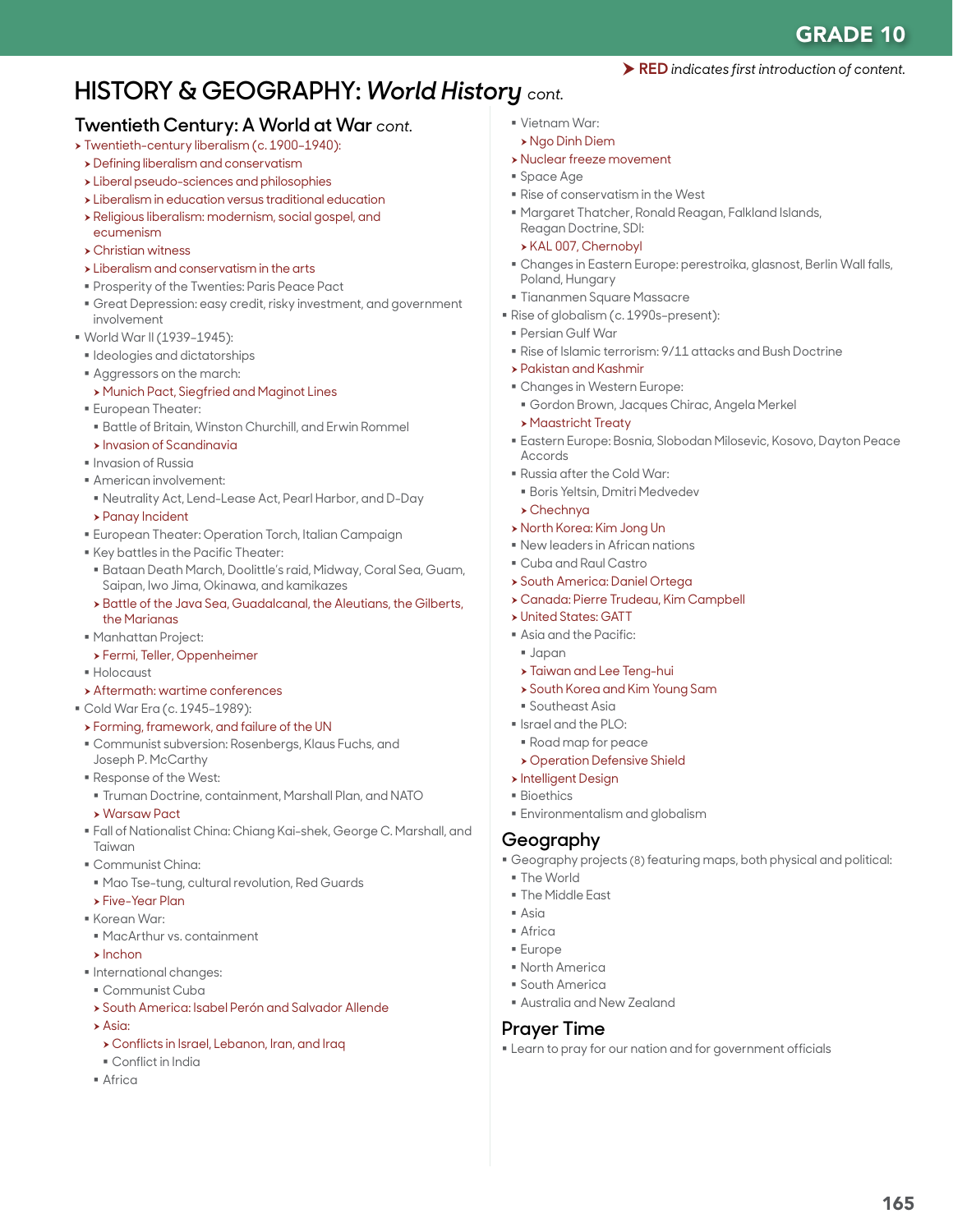# **SCIENCE:** *Biology*



*Biology: God's Living Creation* deals with one of the most fascinating subjects known to man. Students begin with a combination of field, text, and lab work to take a closer look at plants. They will use the microscope and dissections as they study the Creator's provision for plants and animals. A detailed study of the anatomy and physiology of the human body will lead students to understand that they are "fearfully and wonderfully made."

Students will look deeper into the micro-cosmos as they learn some of man's latest discoveries about the most complicated structure in all of creation: the living cell. They will see the intricate detail that God has built into living things and His master plan for transmitting information within an organism and from one generation of organisms to the next. Students will also understand just how far man still has to go to gain a complete understanding of God's living creation.

#### **Added Enrichment**

- Feature articles with information about God's design, provision, and the wonders of His creation (72)
- Laboratory exercises (25); field-study projects (3)
- Application and Critical Thinking questions for every chapter

#### **Evaluation**

- Reading quizzes (16)
- Review quizzes (37)
- **STEM** project (counts as 6 quiz grades and 1 test grade)
- Tests (8), Quarter Exam (2)
- Semester Exam, Final Exam

#### RED *indicates first introduction of content.*

### **Botany**

- Angiosperms:
- **Introduction to biology: definition and major fields of study**
- Parts of a green plant: flowers, leaves, stems, roots
- Nitrogen cycle
- Families of angiosperms:
- Composite, mint, parsley, rose, pea, lily
- > Mustard, nightshade, cashew
- Monocots and dicots:
- Types of angiosperms: characteristics of monocots and dicots
- Grasses:
- Cereal crops
- **> Turf grasses, other grasses**
- Broadleaf trees:
- Observing trees, characteristics of trees
- h Guide to familiar American broadleaf trees by groups—bark, leaves, fruits, and crown shapes are pictured and explained
- **Leaves:**
- **>** Systems and organs in plants
- External structure of leaves:
- **Leaf shapes**
- Parts of a leaf:
- $\rightarrow$  Stipule
- Simple and compound leaves
- Arrangement of leaves on stems:
- Nodes, opposite, alternate, whorled, and rosette
- Phototropism
- > Three types of plant tissues: structural, vascular, and meristematic
- Structure of leaves:
- $\rightarrow$  Epidermis, mesophyll
- Veins, parts of plant cells
- Photosynthesis:
	- **> Thylakoids, light and dark reactions**
- **Products of photosynthesis**
- > Factors that influence photosynthesis
- Fall coloration of leaves and special leaves:
- Leaf pigments, abscission layer
- h Cellulase
- **> Water pressure and wilting**
- Flowers, fruits, and seeds:
- **Flower parts:**
- Sepals, petals, stamen, pistil
- $\rightarrow$  Complete and incomplete flowers
- h Monoecious vs. dioecious
- **>** Factors affecting flowering: photoperiodism
- Development of fruits and seeds: pollination, fertilization
- Formation, types, and function of fruits:
- **> Simple, aggregate, and multiple fruits**
- Seed dispersal
- Structure of seeds: parts of the embryo, germination
- Stems and roots:
- External structure of woody stems:
- Buds, scales, bud-scale scars, growth
- $\rightarrow$  Bundle scars
- $\blacksquare$  Internal structure of woody stems:
- Bark, pith
- Wood:
- Heartwood, sapwood, annual rings
- $\blacktriangleright$  Tracheids
- **>** Herbaceous stems: dicots and monocots
- Vegetative reproduction:
- h Asexual reproduction, cutting, layering, grafting, budding, culturing
- Special stems: bulbs, corms, rhizomes, stolons, tendrils, tubers, thorns
- $\rightarrow$  Plant hormones
- Root systems:
	- Taproots, fibrous roots
	- **Structure:**
	- Root hairs, root cortex
	- **>** Epidermis, central vascular cylinder
	- Primary and secondary growth
- Root's absorption and transportation of water:
- Diffusion, osmosis, capillarity
- $\rightarrow$  Sap stream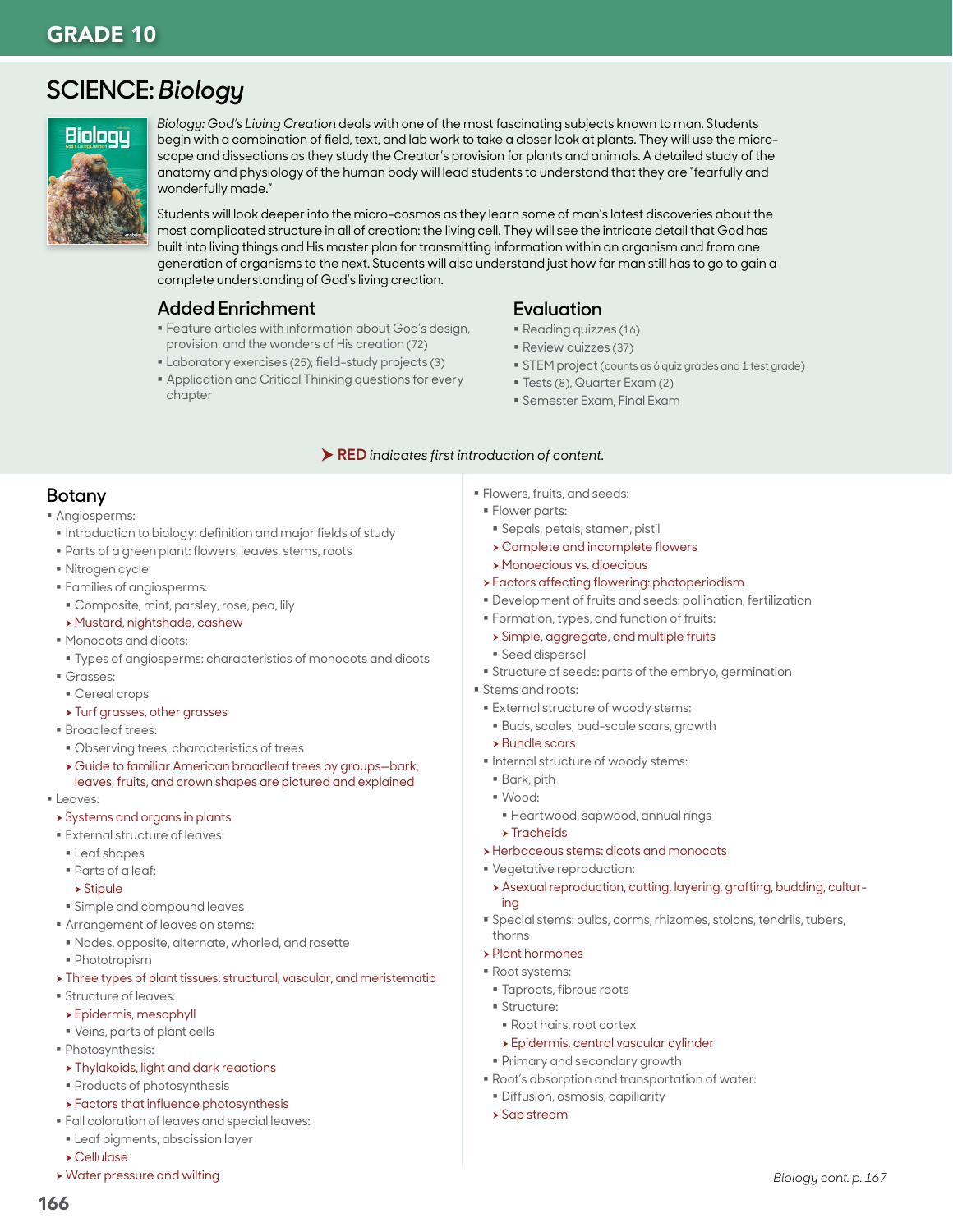167

*Biology cont. p. 168*

# **SCIENCE:** *Biology cont.*

#### **Botany** *cont.*

- Variety in the world of plants:
- Classification:
	- Linnaeus, John Ray
- Kingdom, phylum, class, order, family, genus, species, scientific name
- h Domains, phylogeny
- Conifers and other gymnosperms:
- Characteristics and reproduction of conifers, cycads, and ginkgo trees
- $\rightarrow$  Gnetophytes
- Ferns, club mosses, and horsetails:
- Spores
- h Structures and life cycle of ferns; alternation of generations
- Club mosses, horsetails
- $\blacktriangleright$  Lycopodium
- Mosses and liverworts:
- **Structures of moss**
- $\rightarrow$  Uses, types and life cycle of mosses
- Liverwort characteristics
- Algae:
- Characteristics
- Green algae:
- $\rightarrow$  Desmids
- Brown algae:
- h Gulfweed
- Yellow, red, and blue-green algae
- $\rightarrow$  Dinoflagellates
- $\rightarrow$  Eutrophication
- Fungi:
- · Importance
- Club fungi:
- $\rightarrow$  Rust life cycle
- Molds:
- $\rightarrow$  Parasitic molds
- Sac fungi
- $\rightarrow$  Slime molds
- Lichens

# **Human Anatomy & Physiology**

Fearfully and wonderfully made:

- Wonders of the human body: the crown of God's creation
- $\blacksquare$  Introduction to body cavities:
- $\triangleright$  Cranial, spinal
- Thoracic, abdominal
- **Body systems: introduction to eleven systems**
- **>Homeostasis and feedback mechanisms**
- Tissues:
- Four main types
- **Tissue fluids**
- **> Membranes: four main types**
- Cells
- $\blacktriangleright$  Matrix
- Vestigial organs: brief discussion
- Bones and muscles:
- **>** Detailed discussion of axial skeleton
- **>** Detailed discussion of appendicular skeleton
- Bones:
	- Classification
- Structure:
	- > Diaphysis, epiphysis, medullary cavity
- $\blacktriangleright$  Tissues
- **Bone growth and development:**
- $\rightarrow$  Maintenance
- **Nutrition**
- Exercise:
- $\triangleright$  Wolff's law
- $\rightarrow$  Construction
- **Fracture and repair**
- Joints:
- $\triangleright$  Synovial fluid
- **Example 1** Ligaments, types of joints, problems with joints
- **Muscles:**
- **Types**
- $\rightarrow$  Specific muscles for moving different parts of the body
- Structure of skeletal muscles:
- h Fascia, tendons, fibers, and neuromuscular junction; muscle control
- Muscles and exercise: hypertrophy, atrophy, red and white fibers
- **The nervous system:**
- Divisions of the nervous system:
- Central nervous system:
	- $\blacktriangleright$  Glial cells, gray and white matter, myelin, ganglia, plexus, poliomyelitis
- Peripheral nervous system:
- $\triangleright$  Mixed nerves
- Autonomic nervous system
- h Nerves: median nerve, Schwann cells, multiple sclerosis
- How neurons work:
- $\rightarrow$  Action potential
- Synapse, neurotransmitter
- $\blacktriangleright$  Inhibitors
- Parkinson's disease
- Reflex action:
- $\blacktriangleright$  Reflex arc
- Parts of the brain:
- Cerebrum:
- **Hemispheres**
- $\rightarrow$  Corpus callosum

**Function, purpose** 

 Thalamus, hypothalamus h Hippocampus, amygdala The mind and the brain:  $\rightarrow$  Behaviorism Neurological health:

Caring for the nervous system:

**Importance of avoiding alcohol:** 

Cerebral cortex, lobes, cerebral palsy

Brain stem: medulla oblongata, pons, midbrain, reticular forma-

- Cerebellum:
- **Location**

**Limbic system:** 

 $\triangleright$  REM sleep

 $\triangleright$  Neuritis

 $\rightarrow$  Structure

tion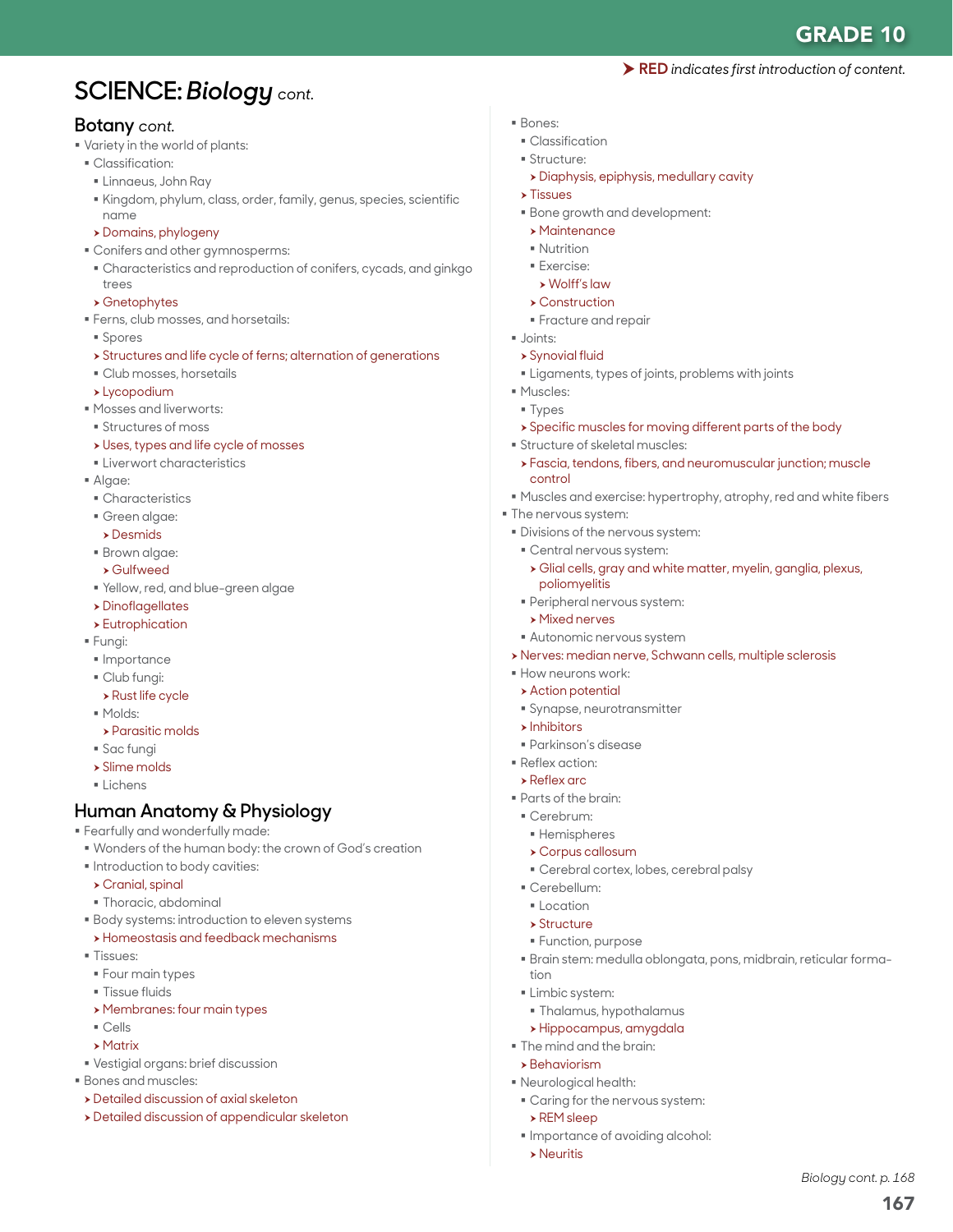# **SCIENCE:** *Biology cont.*

### **Human Anatomy & Physiology** *cont.*

- $\blacksquare$  Injuries to the nervous system:
- $\rightarrow$  Sciatica
- Stroke, concussion, amnesia, coma
- Neurological diseases:
- Tetanus, Alzheimer's disease, epilepsy
- Dementia:
- > Acute confusion, senile dementia
- Arteriosclerotic dementia
- Senses:
- **>** Somatic vs. special senses
- Skin sensations
- Chemical senses (taste and smell):
- $\rightarrow$  Taste bud structure
- $\triangleright$  Primary odors
- **Hearing:**
- h Malleus, incus, stapes
- $\rightarrow$  Tinnitus
- Vision:
- Protection of the eye: socket, eyelid, lacrimal glands
- $\rightarrow$  Eye movement
- Eye structure and function:
- Sclera
- Uvea:
- $\triangleright$  Choroid, ciliary body
- Iris, pupil
- Retina:
- $\rightarrow$  Foved
- h Structure and function of rod and cone cells; rhodopsin; color vision, persistence of vision
- $\rightarrow$  Blind spot
- **> Aqueous humor, vitreous humor**
- **Lens**
- Defective vision:
- Nearsightedness, farsightedness, astigmatism, night blindness
- h Presbyopia, colorblindness

#### $\blacktriangleright$  Glaucoma

- Nutrition and digestion:
- Nutrients and energy:
	- Calories, metabolism
	- $\rightarrow$  Obesity
	- Macronutrients
	- Carbohydrates, proteins, lipids
	- Micronutrients
	- Vitamins, minerals and water:
		- Coenzymes
	- Edema
- **Beginning of the digestive system:**
- Alimentary canal, digestion, enzymes, glands
- Oral cavity:
- $\rightarrow$  Palate, bolus, papillae
- $\rightarrow$  Wisdom tooth, impacted, mastication
- Esophagus: peristalsis, epiglottis
- **Stomach and intestines:**
- Stomach structure and function:
- $\rightarrow$  Hunger contractions
- Gastric juice, hydrochloric acid, chyme
- $\rightarrow$  Intrinsic factor

168

 $\rightarrow$  Cardiac and pyloric sphincters

- The liver and pancreas in digestion:
- Bile, gallbladder
- $\triangleright$  Bile salts, emulsification, common bile duct
- Pancreatic juice
- **>Sodium bicarbonate production by the pancreas**

RED *indicates first introduction of content.*

- Small intestine:
- Primary organ of digestion and absorption
- **Divisions of the small intestine**
- $\sim$  Villi
- h Microvilli, lacteal
- $\blacksquare$  Insulin, glucagon
- $\blacktriangleright$  Urea
- Large intestine: function and structure
- $\triangleright$  Divisions of the large intestine
- Gastrointestinal disorders:
- Food poisoning
- $\rightarrow$  Dyspepsia
- Ulcers, effects of alcohol
- h Constipation, diarrhea
- Dysentery, colon cancer
- Circulation and respiration:
- Blood: cardiovascular system, arteries, veins, capillaries
- Composition of blood:
- Plasma, red blood cells, white blood cells, platelets:
	- > Plasma proteins, circulatory shock
	- $\rightarrow$  Red blood cell production, leukemia
- h Blood types: antigens, ABO blood group, universal donors and recipients, Rh blood group
- Design of the heart:
- **Structure:** 
	- **>Layers, valves, and skeleton**
- Blood flow:
- **Through the heart**
- $\triangleright$  To the heart
- h Detailed structure and function of cardiac muscle, electrical system, heart beats
- > Types, symptoms, and treatment of heart failure
- Circulation of blood:
- Arteries, veins, and capillaries:
- **> Structure of blood vessels**

 Pulmonary circulation Blood pressure and pulse

 Organs of respiration:  $\triangleright$  Nasal meatuses **Throat structures** Trachea, bronchi

 Pleural membrane:  $\rho$  Pleurisy Diaphragm

**Lungs:** 

- Atherosclerosis
- $\rightarrow$  Branches of systemic circulation

 Cardiovascular health: leading cause of death Anatomy and function of respiratory system:  $\rightarrow$  Types of respiration: external, internal, and cellular

Bronchitis, pneumonia, bronchial asthma

*Biology cont. p. 169*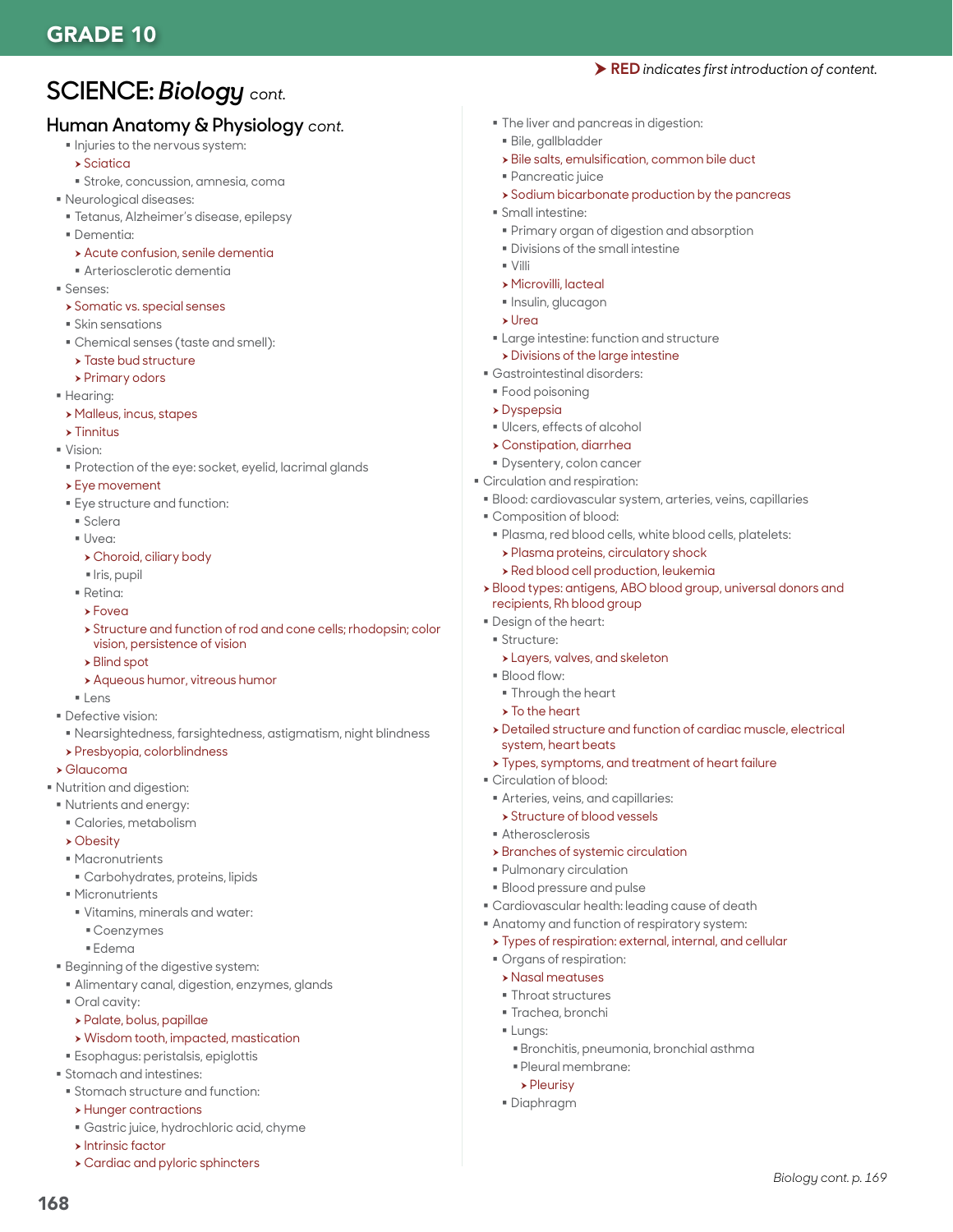# **SCIENCE:** *Biology cont.*

### **Human Anatomy & Physiology** *cont.*

- $\blacksquare$  The breathing process:
- $\rightarrow$  Role of intercostal muscles
- $\rightarrow$  Control by the medulla oblongata
- **Lung capacity:**
- Vital capacity
- $\rightarrow$  Tidal volume
- Respiratory diseases:
	- Common cold, influenza, tuberculosis, emphysema, lung cancer
- $\rightarrow$  Cystic fibrosis
- $\blacksquare$  Integumentary, excretory, endocrine, and reproductive systems:
- $\rightarrow$  Introduction: body's design for maintaining homeostasis
- **Integumentary system:**
- Purpose
- **Structure:**
- $\triangleright$  Psoriasis, keratin in skin, skin pigments
- Tanning, sunburn
- $\rightarrow$  Hair structure
- Sebaceous glands
- **>** Details of sweat glands
- **Excretory system:**
- Kidneys:
- > Function, regulation, structures, failure, dialysis
- **Endocrine system:**
- **>** Endocrine vs. exocrine glands
- Hormones:
- **h** Hormone receptors
- Pituitary gland:
- Hypothalmus, somatotropin
- h Disorders: pituitary gigantism, pituitary dwarfism, acromegaly
- $\rightarrow$  Gonadotropins
- Thyroid and parathyroid glands:
- **Thyroxine**
- **Thyroid disorders:** 
	- h Cretinism, hypothyroidism, hyperthyroidism
- Simple goiter
- Pancreas (endocrine function): islets of Langerhans, insulin, glucagon, diabetes mellitus
- Adrenal glands: epinephrine, steroid hormones, cortisol, aldosterone
- Pineal gland: melatonin
- **Reproductive system**
- $\rightarrow$  Gametes
- Gonads:
- Endocrine function: adolescence, puberty, secondary sex characteristics
- **> Major organs**
- Prenatal development
- h Gestation, trimesters, primary germ layers, chorion, digestive tube, neural plate, labor
- Sexual morality
- Disease and the body's immune system:
- $\blacksquare$  Introduction: disease, microbes, pathogen, infectious and noninfectious, acute, chronic
- Noninfectious diseases: degenerative, immunological, hormonal, congenital and genetic, nutritional, harmful substances, cancer
- $\blacksquare$  Infectious diseases:
- Communicable and noncommunicable
- Bacteria:
- **Structure:**
- $\blacktriangleright$  Plasmids
- **> Types, variations and shapes, reproduction**
- **>Disease:**
- h Germ concept of disease, Koch's postulates
- > Pathogenic activity
- Viruses:
- **> Replication, diseases**
- Protozoa, fungi, parasites
- How infectious diseases are spread:
- **>** Droplet infection, carrier
- Vector, sexually transmitted diseases
- $\blacktriangleright$  Incubation
- Preventing the spread of disease: epidemic, pandemic, vaccination
- **Immune system:**
- Overview, white blood cells
- **> Histamine, interferon**
- Antibodies
- **> Specific vs. nonspecific defenses**
- > Table of white blood cell types
- **Lymphatic system:**
- Lymph, vessels, ducts, nodes
- $\rightarrow$  Structure and function of lymph nodes
- Other organs
- Other defenses: skin barrier, mucous membranes, lysozymes, fever, microorganisms of digestion
- Acquired immunity, innate immunity
- **Immune deficiency diseases (HIV, AIDS)**
- Medical defenses against disease:
- $\triangleright$  Immune therapy, serums
- Chemotherapy, antibiotics
- **Prevention: nutrition, rest, exercise**

### **Life Sciences: Methodology & Philosophy**

- Natural history and scientific investigation:
- Natural history through the ages:
- Bible beginnings, Hebrews
- Greeks:
- **> Anaximander, Plato, Aristotle**
- Romans:
- h Pliny, Galen
- Ancient science vs. the Bible
- Middle Ages:
- $\rightarrow$  Nestorians

Scientism

creation

Rejecting the truth:

 $\triangleright$  Effects of naturalism

 Modern science: Protestant Reformation, advances in biological sciences, microscopy, cell theory

Science and faith: great founders of science believed in God and

169

*Biology cont. p. 170*

Biology and scientific investigation:

 $\blacksquare$  Limitations of science

Evolution—a retreat from science:

Darwin and Lyell, natural selection

 Scripture and scientific investigation, scientific method Repudiation of spontaneous generation, law of biogenesis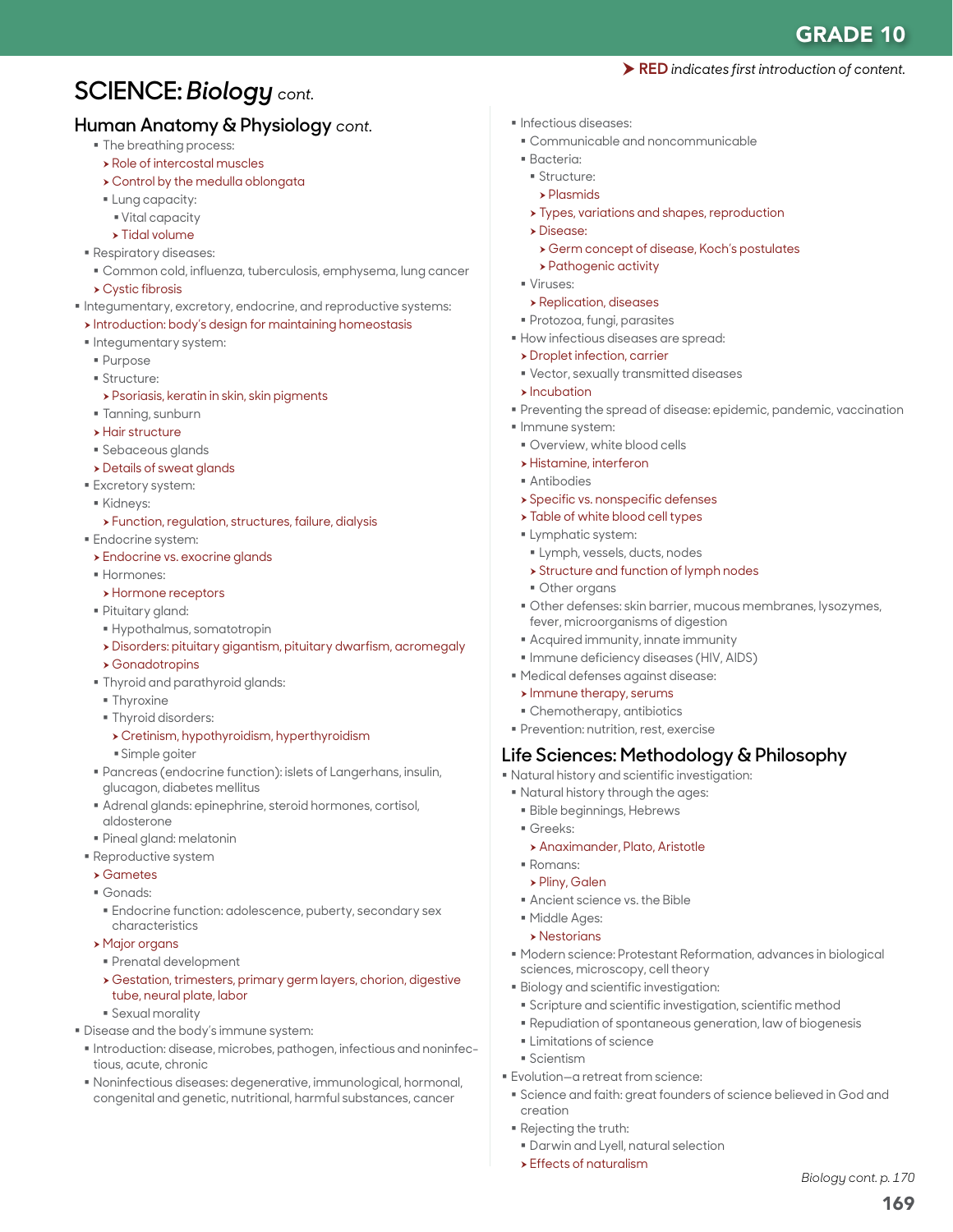# GRADE 10

#### RED *indicates first introduction of content.*

# **SCIENCE:** *Biology cont.*

## **Life Sciences: Methodology & Philosophy** *cont.*

- Paleontology:
- Evidence against evolution, speciation, macroevolution, fossils
- Transitional forms and lack thereof
- Punctuated equilibrium hypothesis
- Geologic column, radiometric dating, Cambrian explosion
- Coelacanth, *Archaeopteryx,* horse series
- Hominid fossils, Neanderthal, Cro-Magnon
- Biological evidence against evolution:
- Impossible transitional forms:

#### > Bat wings, avian respiratory system

- Homology
- Molecular biology: design and complexity
- Genetics: limited variety, mutations
- Natural selection and genetic variety:
- Peppered moth
- Pesticide-resistant insects, antibiotic-resistant bacteria
- $\rightarrow$  Bacterial proliferation
- **Embryonic recapitulation**
- > Why evolution cannot be properly called a science
- **> Threat of evolution to modern science**

#### **Ecology**

- Introduction of basic terms: ecology, habitat, biotic and abiotic factors
- **Levels of ecology: biosphere, biomes, ecosystems, community,**
- population, organism **>** Ecological stability
- Influences in the ecosystem: biodiversity, carrying capacity, types of abiotic and biotic factors
- Nutritional relationships in an ecosystem:
- Producers and consumers, trophic level, food chain, food web, niches
- $\rightarrow$  Energy flow, pyramid diagrams
- Special nutritional relationships:
- Symbiosis, predation, competition
- $\blacktriangleright$  Amensalism
- **Neutralism**
- $\blacktriangleright$  Herbivory
- **Nutrient cycles:**
- Hydrologic, atmospheric, sedimentary cycles
- > Carbon-oxygen, phosphorous cycles
- Major biomes:
- Tundra, northern coniferous forest, temperate deciduous forest
- Grassland, desert, tropical rain forest
- Aquatic biomes:
- **Freshwater**
- Marine:
- $\rightarrow$  Estuary
- Ecological succession and man's role:
- **> Primary succession, secondary succession**
- Dominion and stewardship

# **Zoology**

Mammals:

170

- Characteristics of animals, vertebrates, and mammals:
- Mobility, diversity, symmetry
- **Types of mammal reproduction**
- $18$  mammal orders: discussed with representative animals
- $\rightarrow$  Extinct mammals
- Birds:
- Feathered vertebrates:
- Characteristics for flight Backyard and roadside birds
- Groups of birds:
	- Perching, birds of prey, swimming and wading, game, tropical,
	- flightless  $\triangleright$  Extinct birds
- Avian anatomy and physiology:
- Feathers, skeletal and muscular systems
- h Nervous system: brain, senses
- Food and digestion:
- **h** Intestine, cloaca, bursa of Fabricus
- $\rightarrow$  Excretory system
- Circulatory system:
- h Nucleated red blood cells
- $\rightarrow$  Details of respiratory system
- Family life of birds:
- Migration, courtship
- $\rightarrow$  Mating and fertilization
- Egg, nesting, incubation

#### **>** Care of young

- Reptiles and amphibians:
- Reptiles:
	- Cold-blooded, similar traits
	- Lizards: habitat, sizes, poisonous lizards, colorful, detached tails and other defenses, and eating habits
	- Snakes:
		- Sizes, methods of locomotion, scaly skin
	- Sense organs:
		- > Scale-covered eyes, hearing (quadrate bone)
		- Smell: Jacobson's organ
	- Design for feeding, groups of snakes, venom, snakebite treatment
	- Turtles:
	- Reptiles with shells
	- Characteristics:
		- > Tympanic and nictitating membranes
	- **Groups**
	- Crocodilians
	- Tuatara: parietal eye
	- Dinosaurs and similar creatures: extinct reptiles, types and characteristics

*Biology cont. p. 171*

- **Amphibians:**
- Vertebrates with a double life:
	- **Characteristics:**
	- $\triangleright$  Three-chambered heart

 Development and metamorphosis \* Anatomy: head, oral cavity, body systems

 Reproduction and metamorphosis:  $\rightarrow$  Spermatophore, paedomorphosis

Sizes; notable salamanders

 Toxic skin secretions  $\triangleright$  External fertilization

Frogs and toads:

 $\triangleright$  Coloring

Salamanders:

Caecilians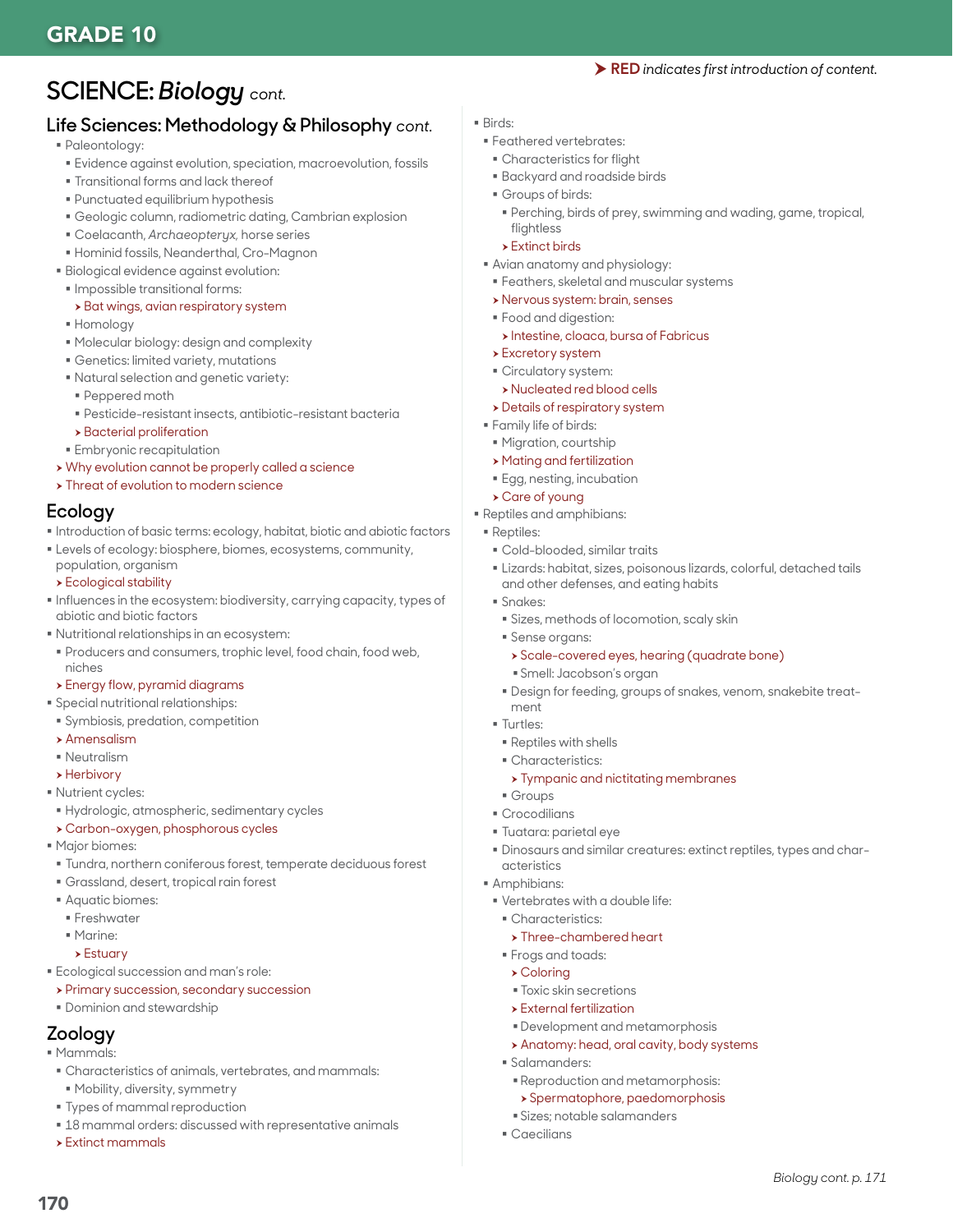# **SCIENCE:** *Biology cont.*

### **Zoology** *cont.*

- Fish:
- Bony fish:
- Abundance and importance
- h Detailed study of anatomy and physiology
- Cartilaginous fish: sharks, rays, and chimaeras; lampreys, hagfish
- **Arthropods:**
- Common characteristics, classes
- Insects:
- **Life cycle of insects**
- **>** Grasshopper anatomy and physiology
- Orders of insects and their economic significance: 8 of the more than 25 orders are taught
- $\blacksquare$  Insects and man
- $\rightarrow$  Genetic control
- **Arachnids:**  Spiders:
	- External anatomy
	- $\triangleright$  Internal anatomy, reproduction
- Harvestmen, scorpions, mites, and ticks
- Centipedes and millipedes
- Crustaceans:
- $\rightarrow$  Anatomy and life cycle of crayfish
- Other crustaceans
- $\rightarrow$  Extinct arthropods
- Other invertebrates:
- Mollusks:
- General characteristics
- Bivalves, gastropods, cephalopods
- **Enchinoderms:**
- Starfish anatomy
- **> Rotifers: parthenogenic**
- Coelenterates and porifera:
- Coelenterates: hollow-intestined invertebrates, polyp, medusa, hydra, jellyfish, sea anemones, corals
- Porifera (sponges):
- **Anatomy and physiology**
- Annelids:
- **Earthworms:**
- Characteristics and anatomy and physiology
- $\rightarrow$  Sea worms
- Leeches
- Flatworms and roundworms:
- Platyhelminths:
- $\rightarrow$  Anatomy of planarians, flukes, and tapeworms
- **Nematodes:**
- $\rightarrow$  Filaria, hookworm, trichina, ascaris
- Protozoa:
- **Flagellates:** 
	- Euglena:
		- $\rightarrow$  Pellicle, binary fission
	- **Trypanosome**
- Sarcodines:
- Amoeba
- h Foraminifera, radiolarla
- Ciliates: paramecia, other ciliates
- Sporozoans

### **Cellular & Molecular Biology**

- Cytology—design and function of cells:
- Variety and complexity of cells:
- **Discovery of cells**
- **>** Variety in cells, complexity of cells
- **Design of cells:**
- **>** Details of cell structure and organelles
- $\triangleright$  Life and work of cells:
- h Maintaining life, photosynthesis and cellular respiration
- h Membrane transport, endocytosis and exocytosis, cell movement, cilia and flagella
- h Cell cycle and mitosis, chromosomes, cell death
- Heredity: continuity of life:
- God's provision for the continuity of life:
- Heredity, genes
- **> Differentiation, sexual reproduction, meiosis**
- **> Classical genetics:**
- h Mendel's experiments, law of dominance, genotype and phenotype
- > Punnett squares, hybrids and hybridization, law of segregation
- $\rightarrow$  Incomplete dominance, law of independent assortment, linkage
- > Sutton's hypothesis
- h Morgan's research, sex chromosomes, sex-linked traits
- > Human genetics:
	- **>** Dominant gene inheritance, codominance
- **> Multiple allele inheritance**
- **> Pleiotropy and polygenic inheritance**
- **> Sex-linked disorders, genetic advances, eugenics**
- DNA—regulation of life:
- DNA:
	- Deoxyribonucleic acid
	- $\rightarrow$  Watson and Crick, storage as chromatin
	- **> Structure of RNA and DNA, bases, base pairing**
- Activities of DNA:
- h Central dogma of molecular biology, DNA replication, telomeres
- **> Transcription, mRNA, translation, rRNA, tRNA**
- h Noncoding DNA, intron, exon, small RNA
- $\rightarrow$  Genetic engineering, cloning
- **Mutations**